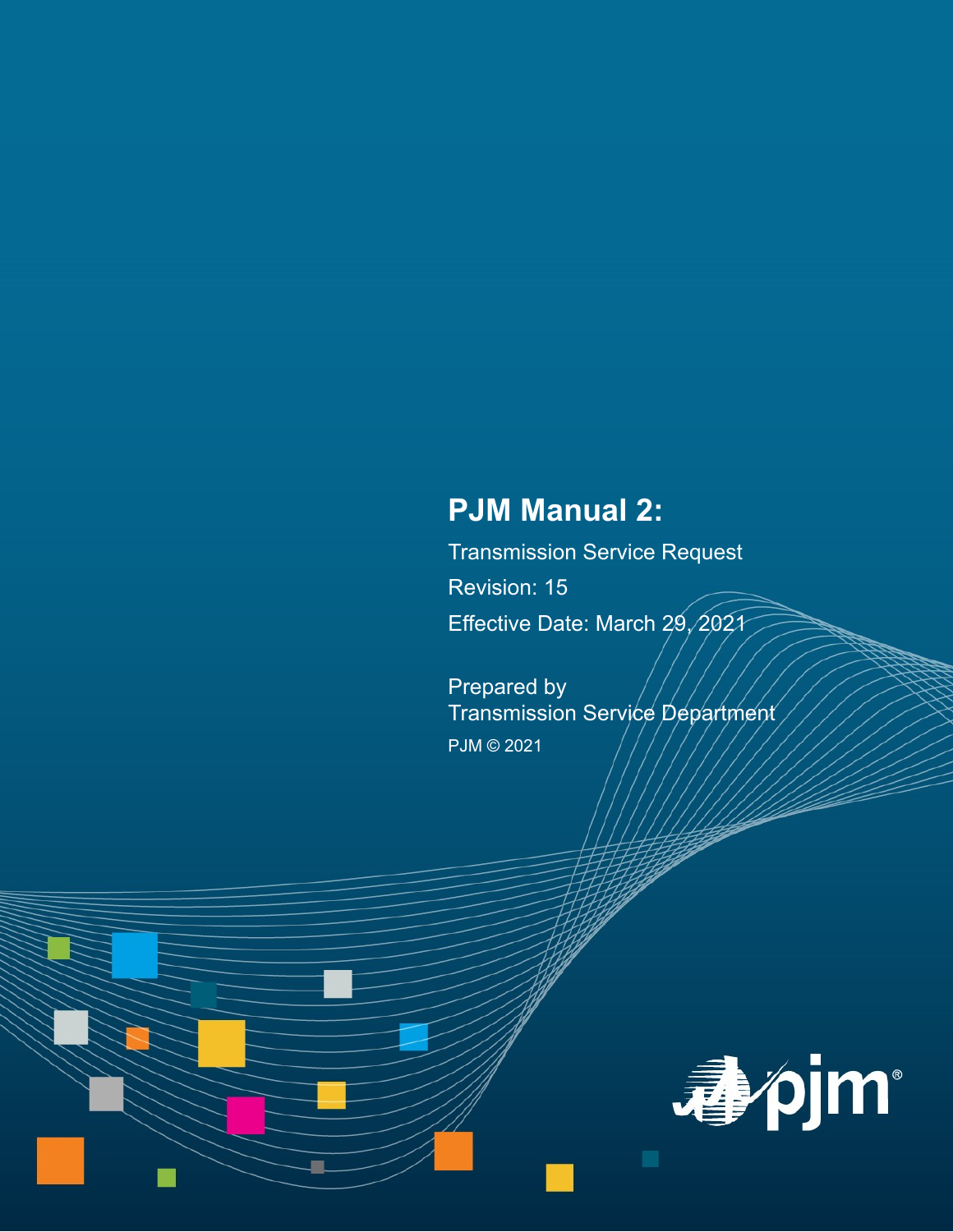

## **Table of Contents**

| Section 1: Transmission Service Request Process 10                         |  |
|----------------------------------------------------------------------------|--|
|                                                                            |  |
|                                                                            |  |
|                                                                            |  |
|                                                                            |  |
|                                                                            |  |
|                                                                            |  |
|                                                                            |  |
|                                                                            |  |
|                                                                            |  |
|                                                                            |  |
| 1.4.1 Non-Designated Resource Delivery to Designated Loads14               |  |
|                                                                            |  |
| 1.5.1 PJM Methodology Contact and ATC Complaint Forum 15                   |  |
| Section 2: Available Transfer Capability Calculations 16                   |  |
|                                                                            |  |
|                                                                            |  |
| 2.2.1 Financial Transmission Rights (FTRs)/Auction Revenue Rights (ARRs)17 |  |
|                                                                            |  |
|                                                                            |  |
|                                                                            |  |
|                                                                            |  |
|                                                                            |  |
|                                                                            |  |
|                                                                            |  |
|                                                                            |  |
|                                                                            |  |
|                                                                            |  |
|                                                                            |  |
|                                                                            |  |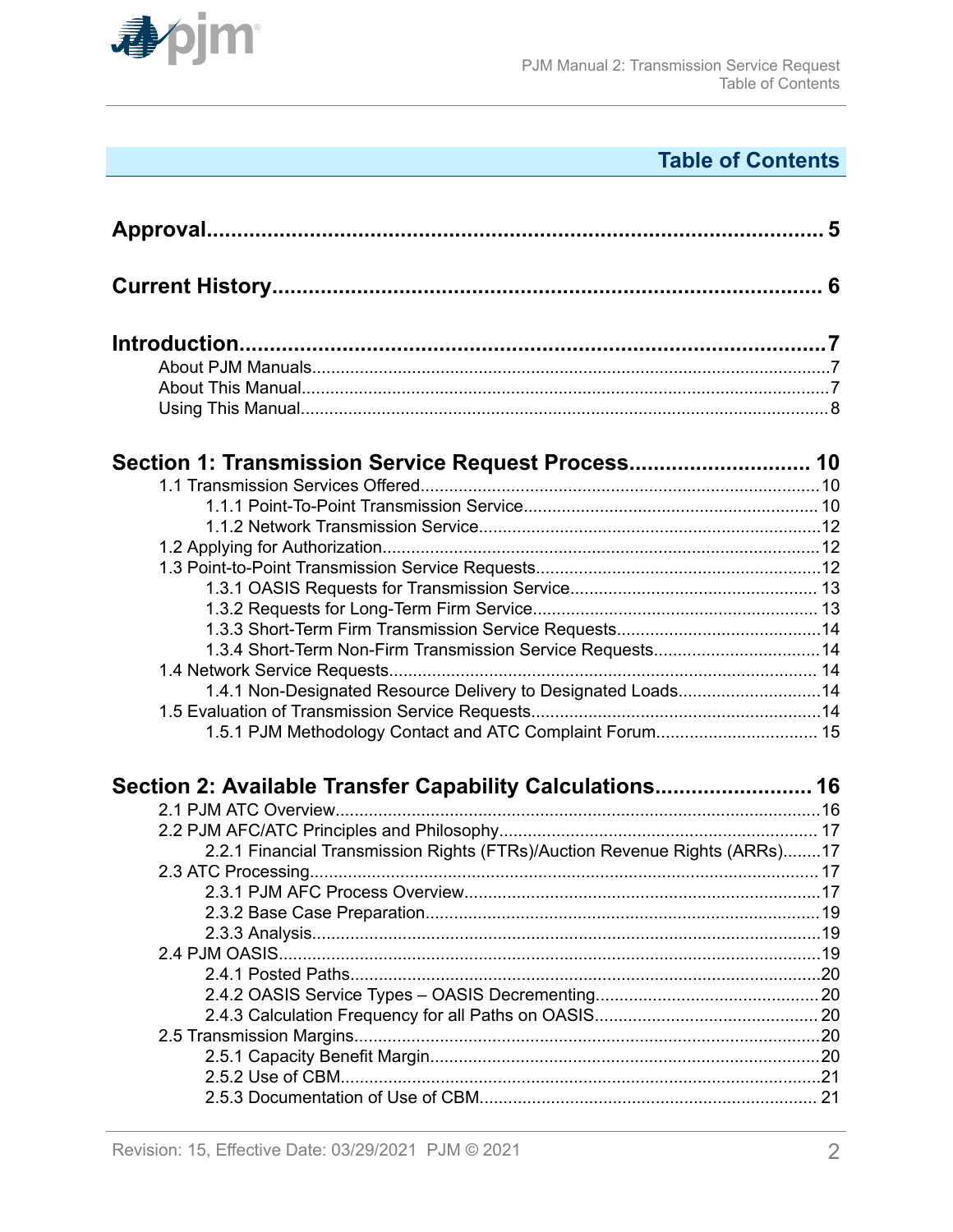

### **[Section 3: Firm Transmission Feasibility Study For Long Term](#page-22-0) [Firm Transmission Service Request Evaluation Process.................23](#page-22-0)**

|--|--|--|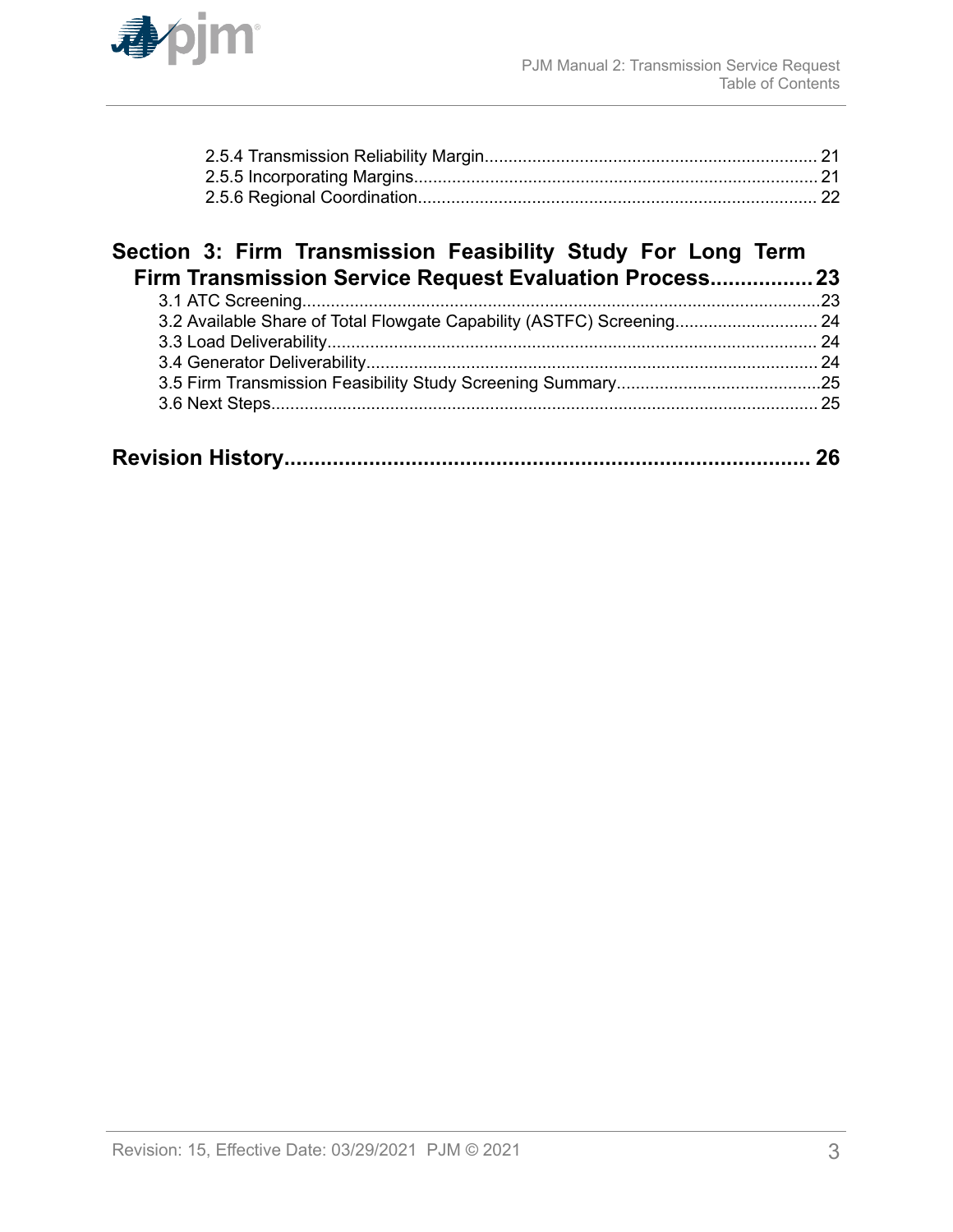

## **Table of Exhibits**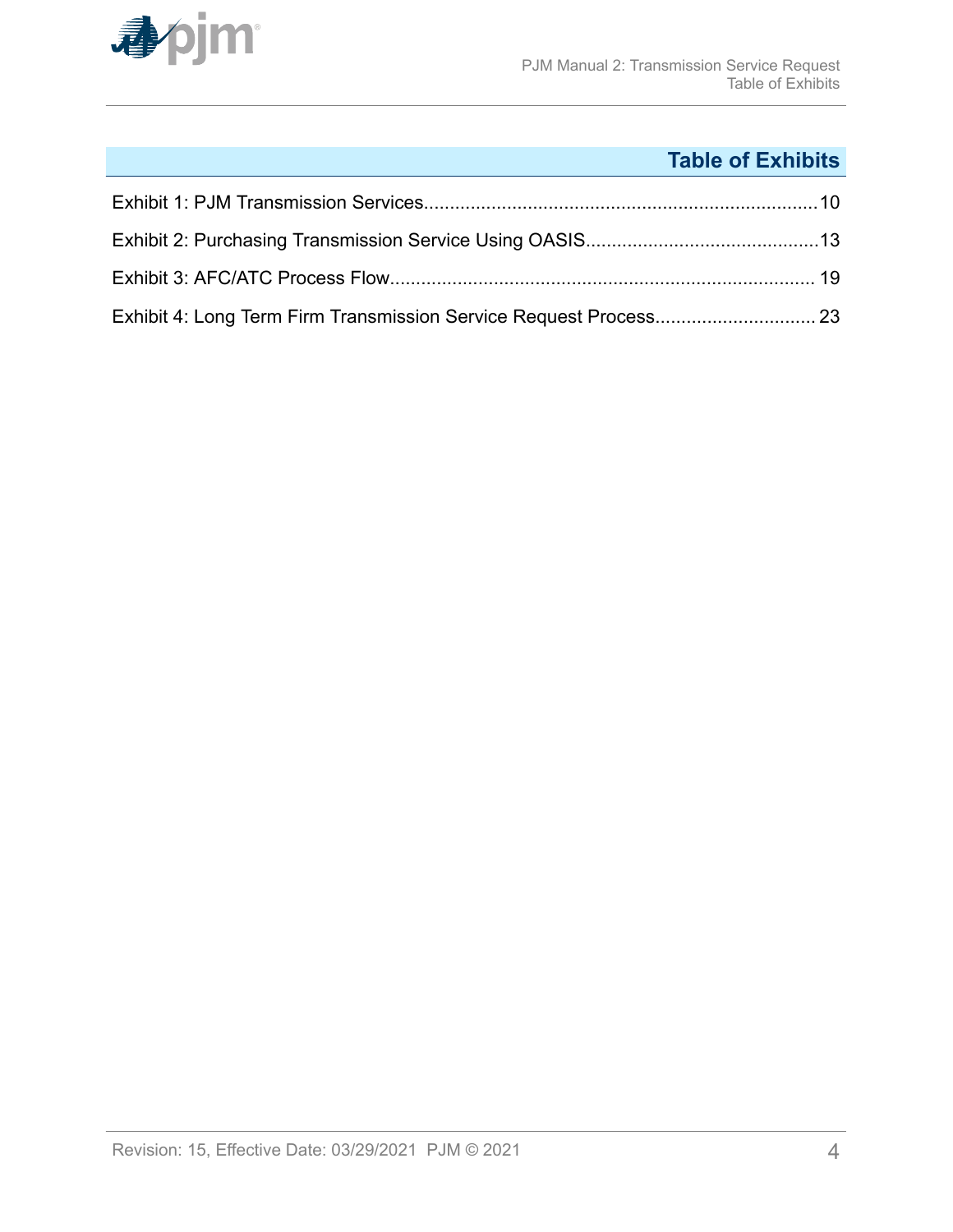<span id="page-4-0"></span>

## **Approval**

Approval Date: 03/26/2021 Effective Date: 03/29/2021

Rich Souder, Manager

Transmission Service Department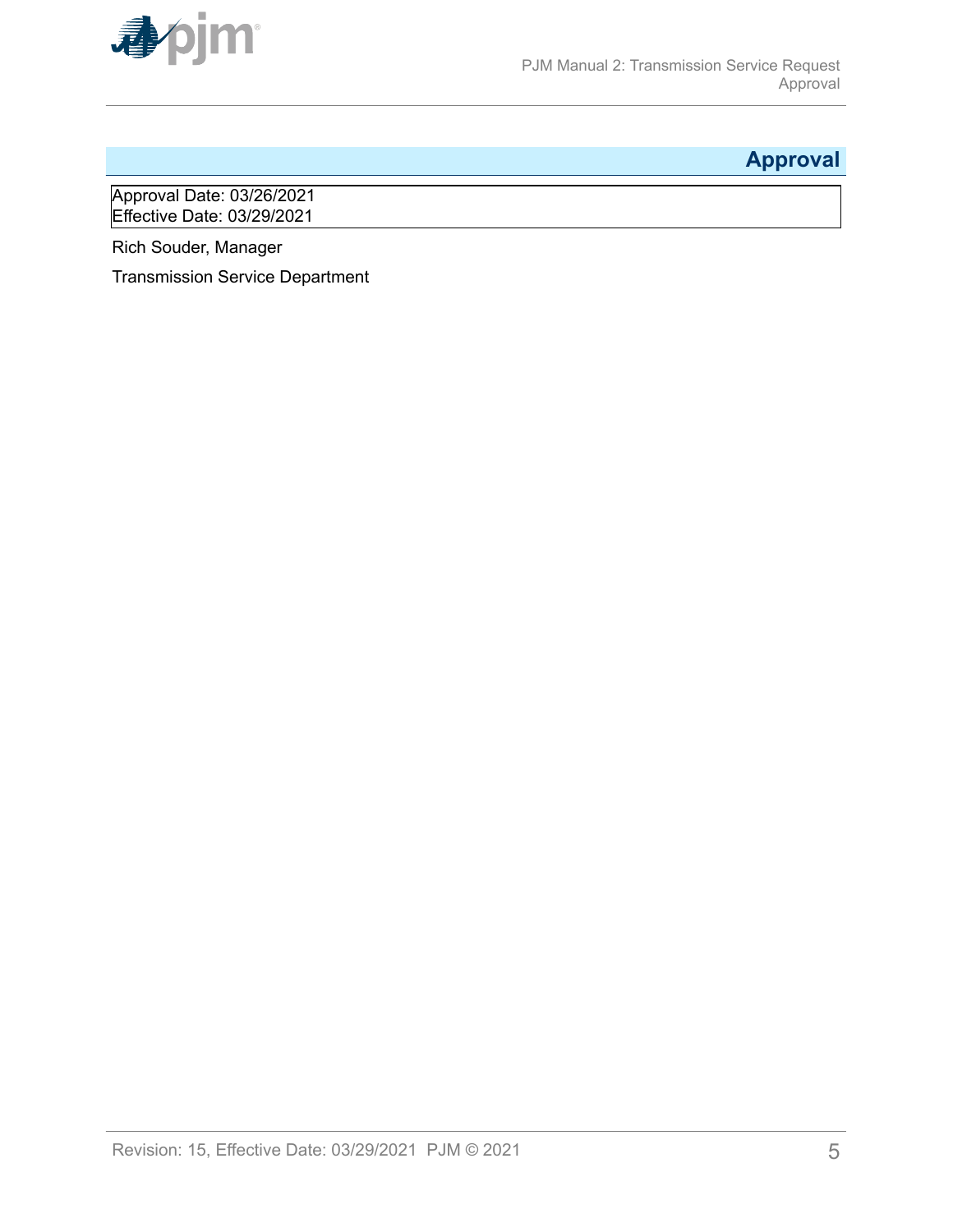<span id="page-5-0"></span>

### **Current History**

#### **Revision 15 (03/29/2021):**

- Cover to Cover Periodic Review
- 'About PJM Manuals' section: Administrative change to update category names
- 'About This Manual' section: Administrative changes to fix broken hyperlinks and update reference document titles
- Section 1.1:
	- o Added reference to Firm Redirect for completeness
	- o Deleted outdated language related to secondary non-firm service
- Section 1.3: Administrative change to fix broken hyperlink
- Section 1.3.2: Updated LTF request process steps to align with current OATT language and refreshed OASIS application
- Sections 1.3.5 and 1.3.6: merged these two sub-sections and moved them to more appropriate location within document (new sub-section 1.4.1)
- Section 1.5: Added clarification to align with current OATT language
- Section 2.1: Minor language update to align with refreshed OASIS application
- Section 2.4: Minor language change to reflect current location of OASIS information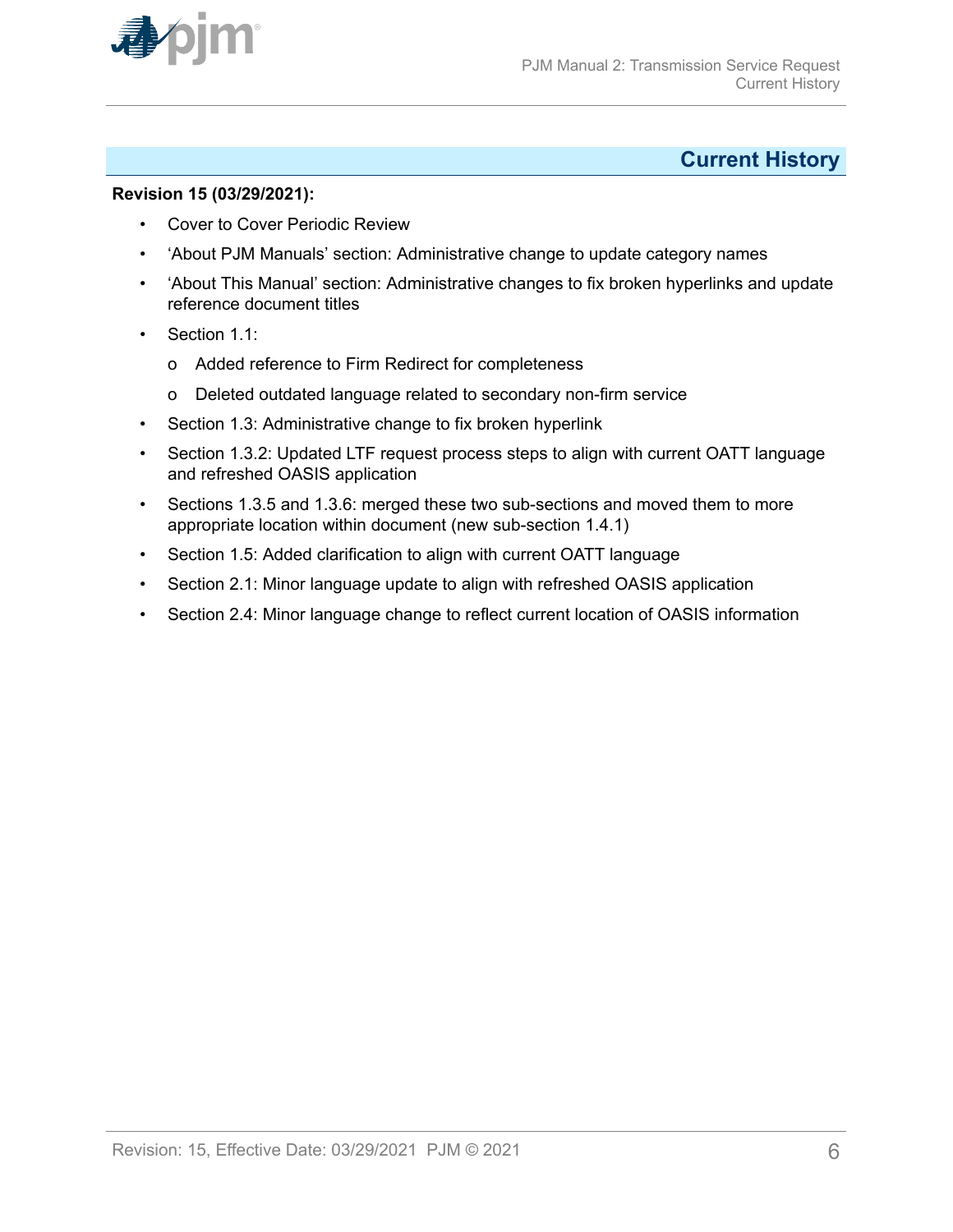<span id="page-6-0"></span>

### **Introduction**

In this Introduction, you will find the following information:

- What you can expect from PJM Manuals in general (see "About PJM Manuals").
- What you can expect from this PJM Manual (see "About This Manual").
- How to use this manual (see "Using This Manual").

### **About PJM Manuals**

The PJM Manuals are the instructions, rules, procedures, and guidelines established by PJM for the operation, planning, and accounting requirements of PJM and PJM Energy Market. The manuals are grouped under the following categories:

- **Transmission**
- Energy Market
- Regional Transmission Planning Process
- Reserve
- Accounting and Billing
- **Administration**
- **Miscellaneous**

For a complete list of all PJM manuals, go to the Library section on PJM.com.

### **About This Manual**

The *PJM Manual for Transmission Service Request* is one of the manuals within the series of Transmission manuals. This manual focuses on the process of the Transmission Customer's requests for transmission service. It includes a description of the calculations, assessment, and studies by PJM required to process the requests for transmission service and determine the adequacy of the PJM RTO transmission service facilities to accommodate the request.

The *PJM Manual for Transmission Service Request* consists of three sections. The sections are listed in the table of contents beginning on page 2.

The intended audiences for The PJM Manual for Transmission Service Request are:

- *Transmission Customers* Both PJM Members and Load Serving Entities (LSE) who purchase transmission service.
- *PJM Member Relations* This department may be involved in the transmission service application process.
- *PJM Transmission Service Department staff* This department is responsible for processing the transmission service requests, ATC calculations, and the associated system studies. This department is also responsible for PJM OASIS.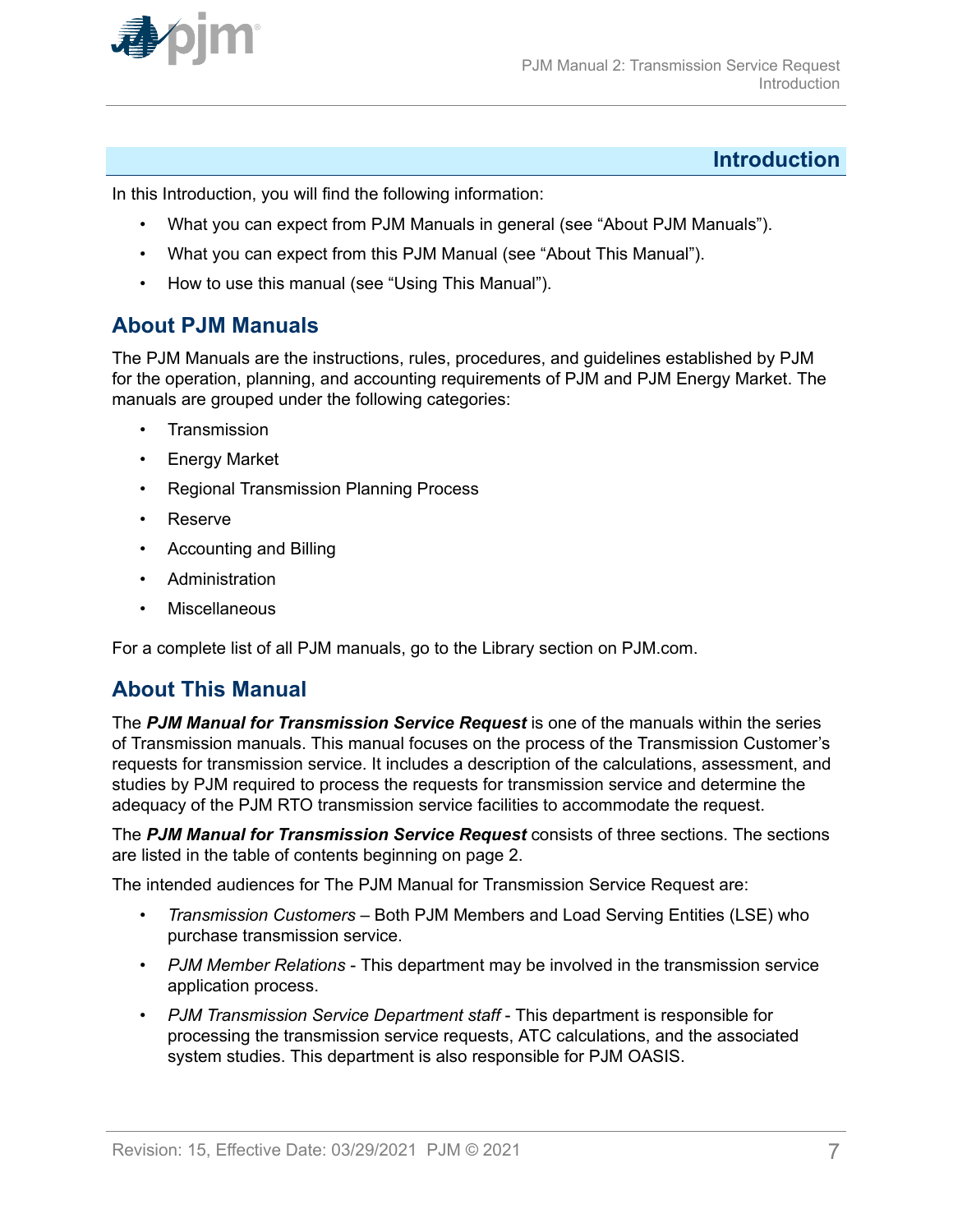<span id="page-7-0"></span>

#### **References**

The references to other documents that provide background or additional detail directly related to The *PJM Manual for Transmission Service Request* are:

- Open Access Transmission Tariff (OATT) [http://www.pjm.com/directory/merged-tariffs/](http://www.pjm.com/directory/merged-tariffs/oatt.pdf) [oatt.pdf](http://www.pjm.com/directory/merged-tariffs/oatt.pdf)
- Open Access Transmission Tariff Accounting Manual 27 [http://www.pjm.com/~/media/](http://www.pjm.com/~/media/documents/manuals/m27.ashx) [documents/manuals/m27.ashx](http://www.pjm.com/~/media/documents/manuals/m27.ashx)
- PJM OASIS User Guide<https://pjm.com/-/media/etools/oasis/oasis-user-guide.ashx>
- PJM OASIS [http://oasis.pjm.com](http://oasis.pjm.com/)
- PJM Regional Practices [http://www.pjm.com/~/media/etools/oasis/regional-practices](http://www.pjm.com/~/media/etools/oasis/regional-practices-clean-pdf.ashx)[clean-pdf.ashx](http://www.pjm.com/~/media/etools/oasis/regional-practices-clean-pdf.ashx)
- Midcontinent ISO -PJM Joint Operating Agreement (JOA)
- PJM, and TVA Joint Reliability Coordination Agreement (JRCA)
- NYISO-PJM Joint Operating Agreement (JOA)
- DEP-PJM Joint Operating Agreement (JOA)
- PJM Manual 6, Financial Transmission Rights [http://www.pjm.com/~/media/documents/](http://www.pjm.com/~/media/documents/manuals/m06.ashx) [manuals/m06.ashx](http://www.pjm.com/~/media/documents/manuals/m06.ashx)
- Available Transmission Capability Implementation Document (ATCID) [ftp://ftp.pjm.com/](ftp://ftp.pjm.com/oasis/ATCID.pdf) [oasis/ATCID.pdf](ftp://ftp.pjm.com/oasis/ATCID.pdf)
- Capacity Benefit Margin Implementation Document (CBMID) [ftp://ftp.pjm.com/oasis/](ftp://ftp.pjm.com/oasis/CBMID.pdf) [CBMID.pdf](ftp://ftp.pjm.com/oasis/CBMID.pdf)
- Transmission Reliability Margin Implementation Document (TRMID) [ftp://ftp.pjm.com/](ftp://ftp.pjm.com/oasis/TRMID.pdf) [oasis/TRMID.pdf](ftp://ftp.pjm.com/oasis/TRMID.pdf)
- PJM Manual 14A, Generation and Transmission Interconnection Process [http://](http://www.pjm.com/~/media/documents/manuals/m14a.ashx) [www.pjm.com/~/media/documents/manuals/m14a.ashx](http://www.pjm.com/~/media/documents/manuals/m14a.ashx)
- PJM Manual 14B, PJM Region Transmission Planning Process [http://www.pjm.com/~/](http://www.pjm.com/~/media/documents/manuals/m14b.ashx) [media/documents/manuals/m14b.ashx](http://www.pjm.com/~/media/documents/manuals/m14b.ashx)
- PJM Manual 14E, Additional Information for Upgrade and Transmission Interconnection Projects -<http://www.pjm.com/~/media/documents/manuals/m14e.ashx>

### **Using This Manual**

We believe that explaining concepts is just as important as presenting the procedures. This philosophy is reflected in the way we organize the material in this manual. We start each section with an overview. Then, we present details, procedures or references to procedures found in other PJM manuals.

#### **What You Will Find In This Manual**

• A table of contents that lists two levels of subheadings within each of the sections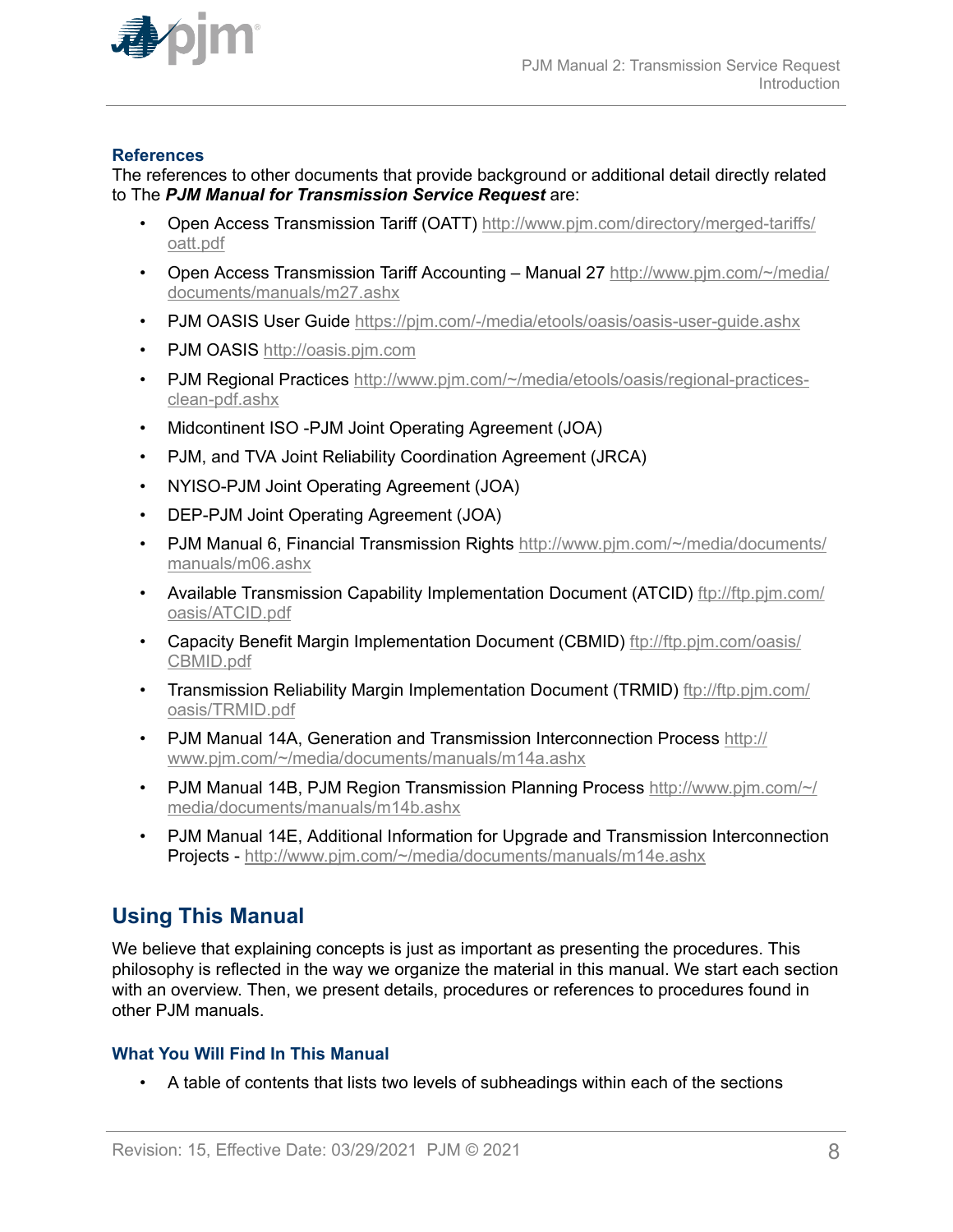

- An approval page that lists the required approvals and a brief outline of the current revision
- Sections containing the specific guidelines, requirements, or procedures including PJM actions and PJM Member actions
- A section at the end detailing all previous revisions of this PJM Manual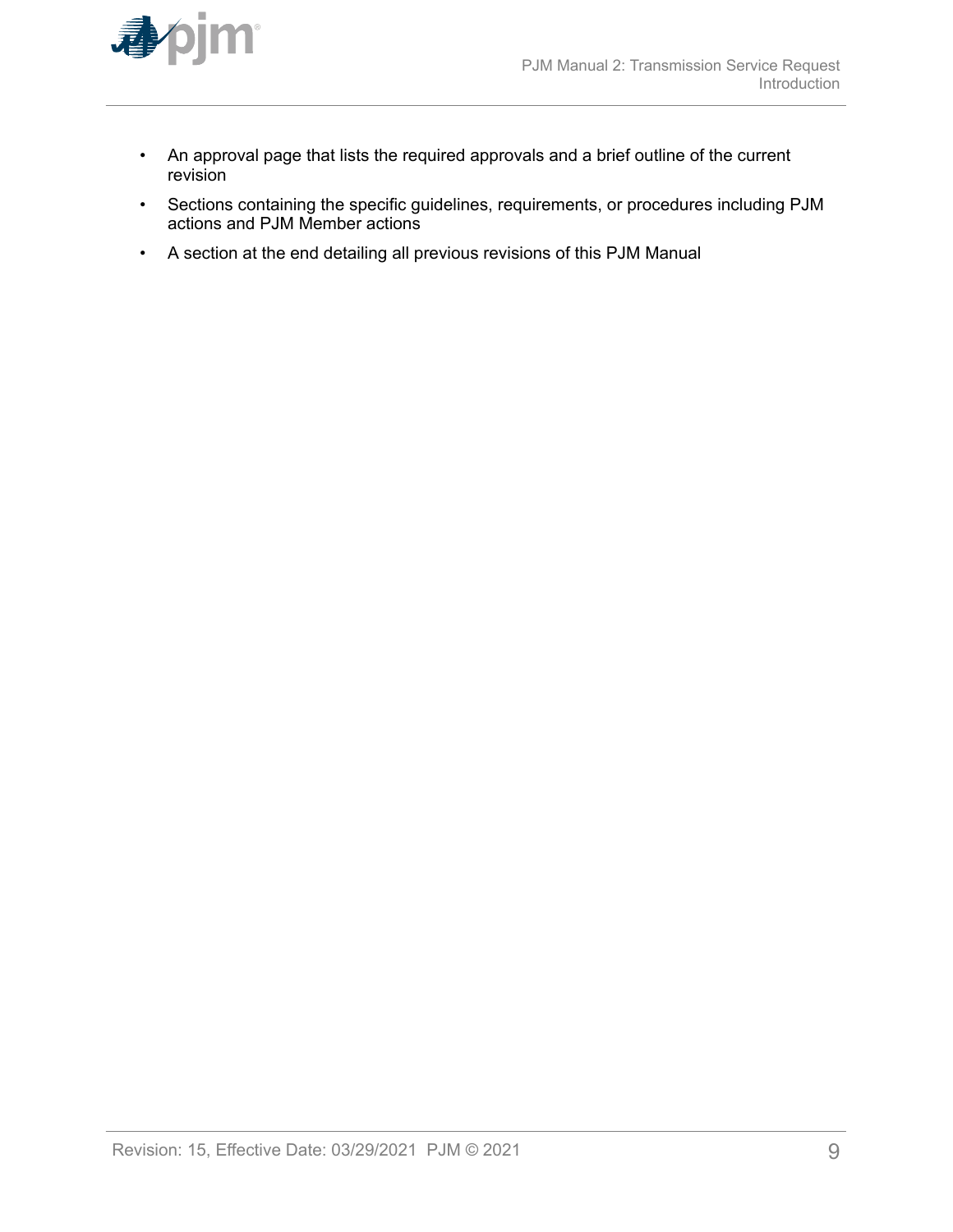<span id="page-9-0"></span>

### **Section 1: Transmission Service Request Process**

In this section you will find the following information:

- A description of the services offered (see "*Transmission Services Offered*").
- A description of the process to become eligible for services (see "*Applying for Authorization*").
- How to request transmission service (see "Point-to-Point Transmission Service Requests" and "Network Service Requests").
- How transmission service requests are evaluated (see "*Evaluation of Transmission Service Requests*").

### **1.1 Transmission Services Offered**

(Reference NERC standard MOD-001-1a)

The transmission services available to eligible customers are listed in PJM Open Access Transmission Tariff (OATT). Customers make requests to PJM on the PJM OASIS for the desired transmission services. PJM evaluates each Transmission Service Request to determine the impact to the system and accepts or refuses the request for the transmission service. Questions or requests for information regarding transmission service must be made to PJM Member Relations at 610-666-8980 or [custsvc@pjm.com](mailto:custsvc@pjm.com).

The exhibit below lists the transmission services available for PJM RTO.





#### **1.1.1 Point-To-Point Transmission Service**

Point-to-Point Transmission Service is the use of transmission facilities for the transmission of capacity and energy between a Point of Receipt (POR) and a Point of Delivery (POD). In the PJM Open Access Transmission Tariff, Firm and Non-Firm Point-to-Point transmission service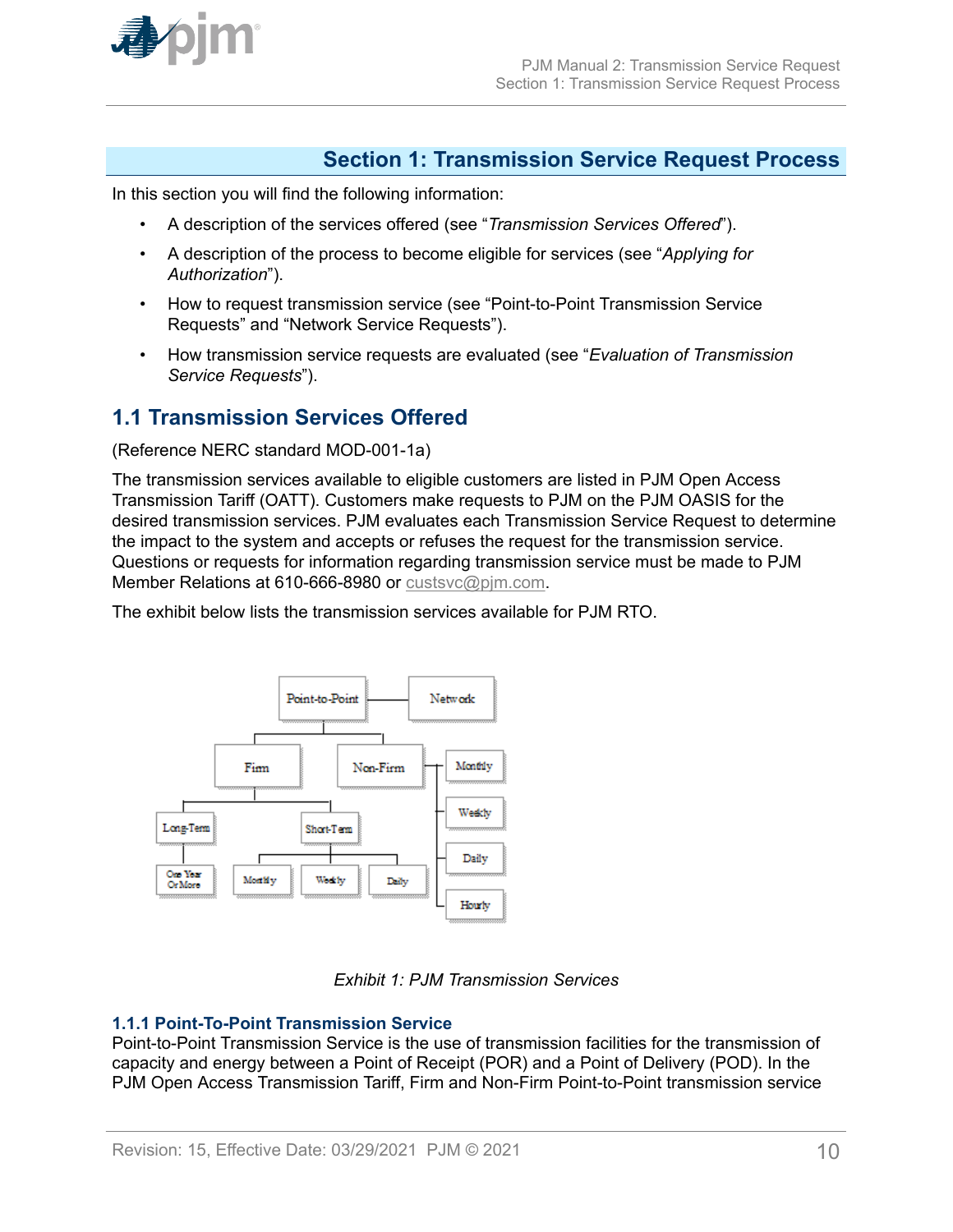

are offered for terms of various durations. Point-to-Point transmission service can be used for the transmission of capacity and/or energy into, out of, through or within the PJM RTO.

#### **Firm Point-To-Point Transmission Service**

Firm transmission service is reserved and/or scheduled between specified Points of Receipt and Delivery. The minimum term of Firm Point-To-Point Transmission Service is one day. The maximum term of Firm Point-to-Point transmission service is determined based on available transfer capability for future periods and is specified in the Service Agreement. Firm Point-To-Point Transmission Service has reservation priority over Non-Firm Point-To-Point Transmission Service. Financial Transmission Rights (FTR) may be requested when reserving Firm Point-to-Point Transmission Service. See PJM Manual 06, *Financial Transmission Rights* for details.

There are two categories of Firm Point-to-Point Transmission Service:

• Long-Term Firm Point-To-Point Transmission Service

Long-Term Firm Point-To-Point Transmission Service has a term of one year or more. Long-Term Firm Point-To-Point Transmission Service is available on a first-come, firstserved basis (i.e., in the order in which each transmission customer reserves service). Long-Term Firm Point-To-Point Transmission Service has equal reservation priority with Native Load Customers and Network Customers.

• Short-Term Firm Point-To-Point Transmission Service

Short-Term Firm Point-To-Point Transmission Service has a term of less than one year, is available on a first-come-first-served-basis, and is subservient to Long-Term Firm Service. A transmission customer taking FIRM transmission service may elect to change its Points of Receipt and Delivery to obtain service on a Non-Firm or Firm basis consistent with the terms of section 22.1 or 22.2 of the PJM Tariff respectively. A customer requesting a modification of the Points of Receipt or Delivery of Firm service on a non-firm basis must submit a request for Secondary Non-Firm service. For product details, refer to section 1.6 of the PJM Regional Practices document.

#### **Non-Firm Point-To-Point Transmission Service**

Non-Firm Point-To-Point Transmission Service is available from transmission capability in excess of that needed for reliable service to Native Load Customers, Network Customers, and other Transmission Customers taking Long-Term and Short-Term Firm Point-To-Point Transmission Service.

Non-Firm Transmission Service is reserved and/or scheduled between specified Points of Receipt and Delivery. Non-Firm Point-To-Point Transmission Service is available for the following periods:

- hourly
- daily
- weekly
- monthly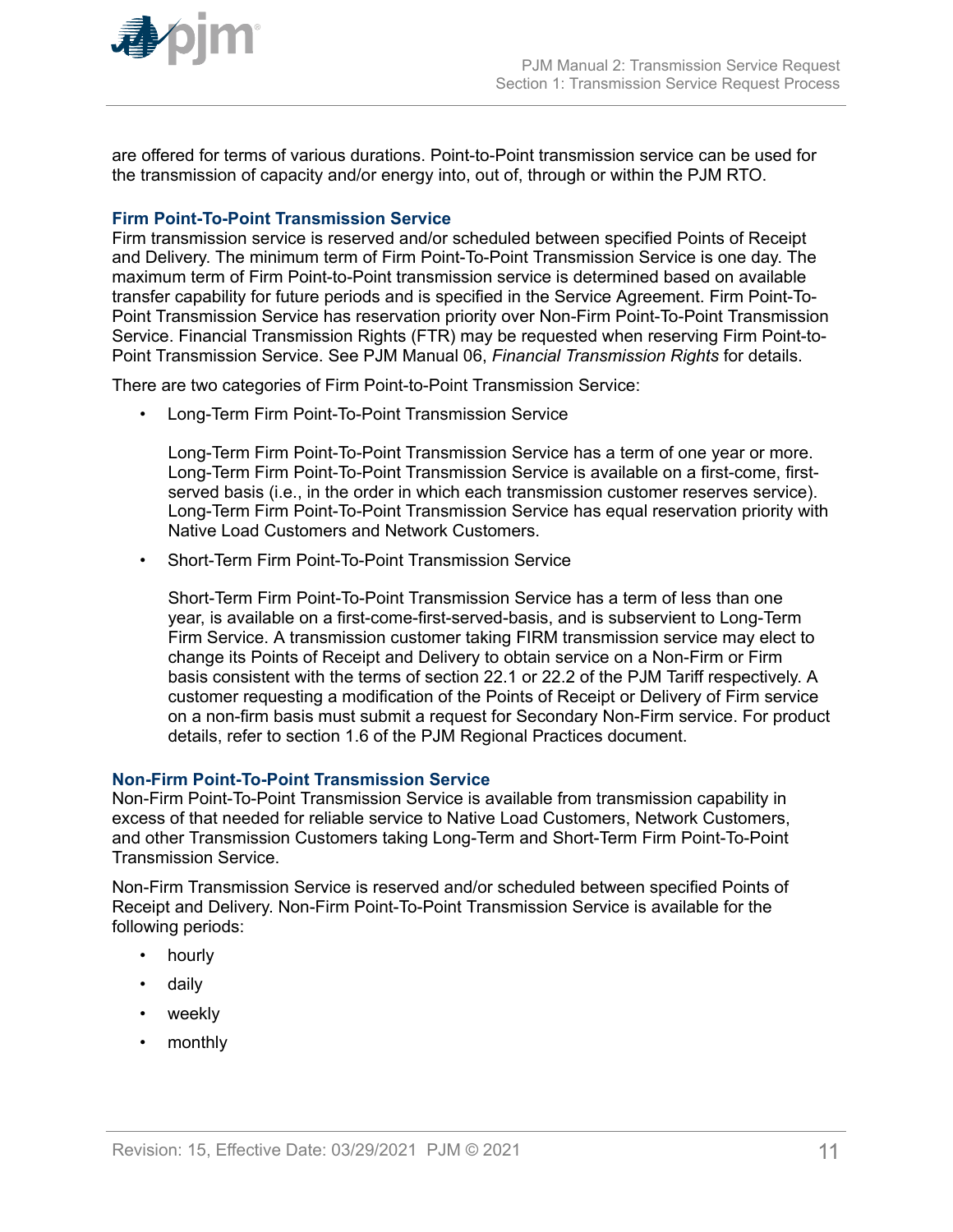<span id="page-11-0"></span>

#### **1.1.2 Network Transmission Service**

Network Transmission Service (PJM Network Integration Transmission Service) allows network customers to utilize their network resources to serve their network load located in the PJM RTO. The customer purchasing Network Transmission Service must also obtain or provide Ancillary Services.

Network Transmission Service is used for the transmission of capacity and energy from network resources within or deliverable to PJM RTO and energy from the PJM energy market to network loads. Each network customer can integrate its current and planned network resources to serve its network load in a manner comparable to that in which Load Serving Entities who are also transmission owners utilize PJM RTO Transmission Service Facilities to serve their native load customers. Network Transmission Service also may be used by a network customer to deliver economy energy purchases to its network load from non-designated resources.

PJM plans and coordinates with the transmission owners for the enhancement, expansion, operation and maintenance of PJM RTO transmission service facilities in order to provide all network customers with Network Transmission Service.

### **1.2 Applying for Authorization**

To become an eligible transmission service customer, a Transmission Service Agreement (TSA) must be prepared by PJM, signed by the applicant, and approved by the FERC. In addition, a credit worthiness check must be completed. The eligibility process consists of the following steps:

- Step One The Transmission Service Application Form, consisting of a cover letter, various Forms of Agreement for Transmission Service, a Transmission Service Agreement, and a credit worthiness form is available on the PJM home page. Questions concerning the application/authorization process should be directed to PJM Member Relations at 610-666-8980 or custsyc@pim.com.
- Step Two Complete the application form and return it to PJM Member Relations at [custsvc@pjm.com](mailto:custsvc@pjm.com).
- Step Three If an application is approved, PJM files the original blanket agreement with FERC, either Attachment A (Firm Point To Point), Attachment B (Non-Firm Point-To-Point), Attachment F (Network Integration Transmission Service), or Attachment F1 (Network Integration Transmission Service under State Requirement Retail Access Programs), depending on the service desired. PJM enables access to PJM's OASIS and notifies the customer.
- Step Four If the application is not approved by PJM, the applicant is notified.

### **1.3 Point-to-Point Transmission Service Requests**

All Point-to-Point Transmission Service requests must be made on the PJM OASIS. Information including path-name, Point of Delivery, Point of Receipt, source, sink, time interval, capacity, capacity type, start date/time and stop date/time must be identified with each request. More details on procedures for making a transmission service request via the PJM OASIS are contained in the PJM OASIS Users Guide at ([https://pjm.com/-/media/etools/oasis/oasis-user](https://pjm.com/-/media/etools/oasis/oasis-user-guide.ashx)[guide.ashx](https://pjm.com/-/media/etools/oasis/oasis-user-guide.ashx) ). In addition, a written application must be submitted to PJM for long-term firm requests.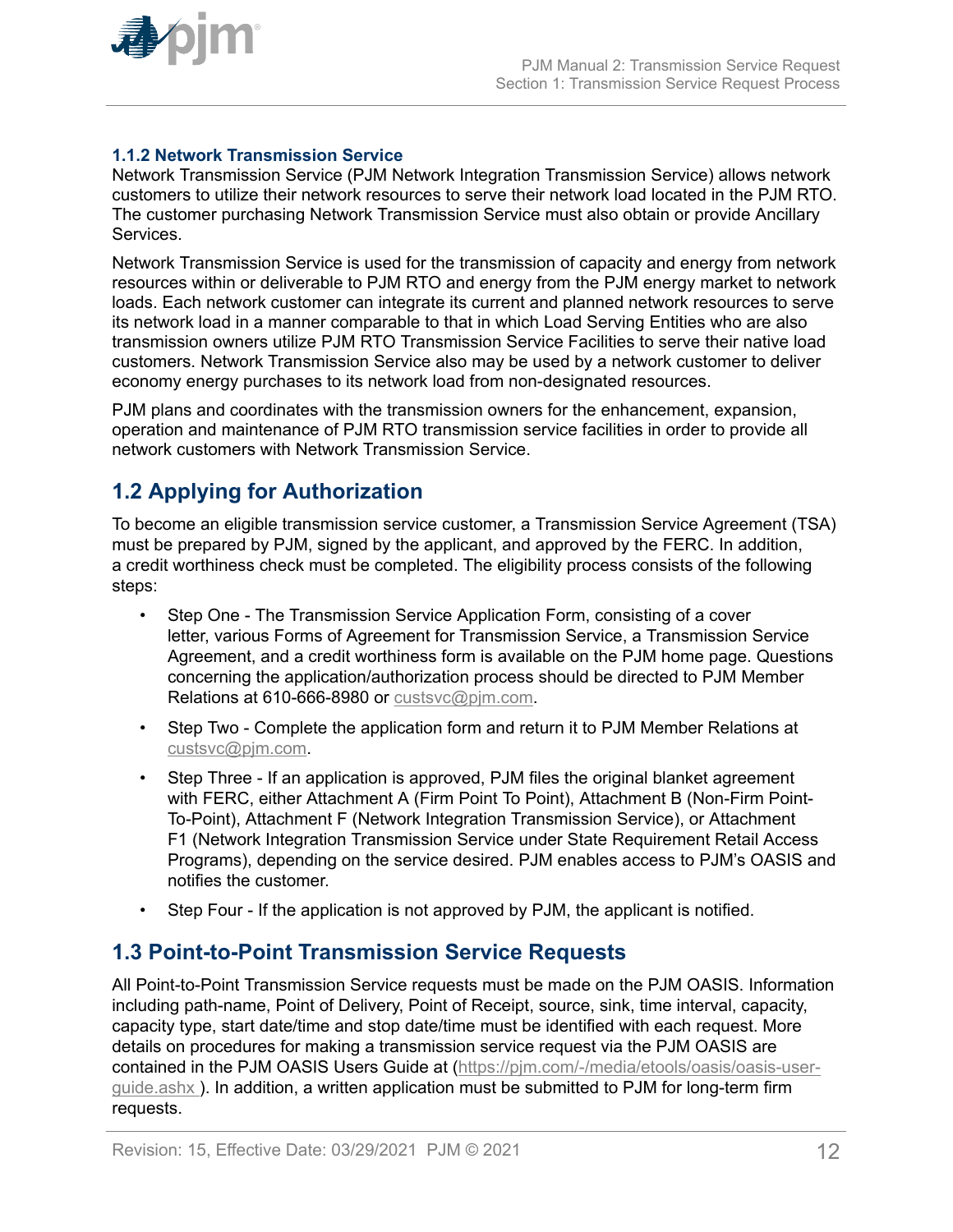<span id="page-12-0"></span>

#### **1.3.1 OASIS Requests for Transmission Service**

Eligible transmission customers use the PJM OASIS to request transmission service. Eligible customers must complete the appropriate Transmission Service Agreement (see "Applying for Authorization") before transmission service requests can be made. The transmission customer must also register on OASIS in order to make requests for transmission service. The OASIS registration process and user instructions for the OASIS are included on the PJM OASIS Internet web page ([http://oasis.pjm.com\)](http://oasis.pjm.com/). The process flow for the OASIS transmission service request is depicted on Exhibit 2. This is a simplified process flow which does not include all possible request statuses. Based on analysis, PJM may counter offer an amount less than the requested transmission service pursuant to Section 19.7 of the OATT.



*Exhibit 2: Purchasing Transmission Service Using OASIS*

#### **1.3.2 Requests for Long-Term Firm Service**

In addition to the online OASIS submission, requests for service 1 year or longer must contain a written application. As per the PJM OATT, requests can be made so long as the Eligible Customer has met the applicable requirements by the commencement of service. Below are the steps to obtain long-term firm transmission service:

- Step One Customer makes a request for Long Term Firm (LTF) transmission service through the OASIS.
- Step Two After submitting the request, the customer is provided with an online LTF Application through the OASIS. The customer populates and submits the LTF Application.
- Step Three PJM reviews the LTF Application. If the customer has provided the necessary information, PJM marks the Application as 'completed'.
- Step Four\* PJM sends out a Firm Transmission Feasibility Study Agreement (FTFSA).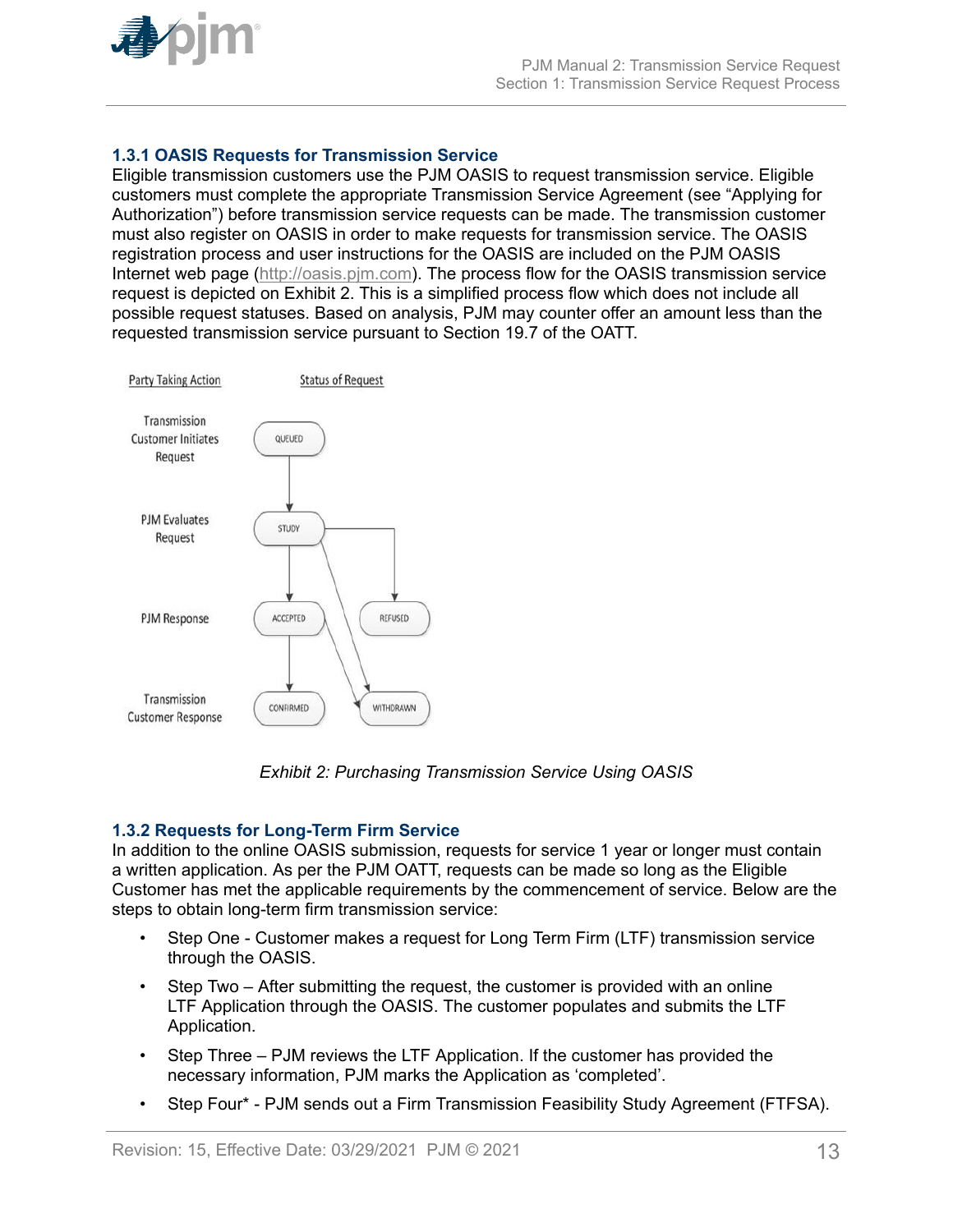<span id="page-13-0"></span>

- Step Five Upon execution of the FTFSA, PJM performs the Firm Transmission Feasibility Study.
- Step Six Based on the results of the Firm Transmission Feasibility Study, PJM will draft a Transmission Service Agreement (TSA) or a Network Integration Transmission Service Agreement (NITSA) for the customer to execute, or tender a System Impact Study Agreement.

\* If the start and stop date of the request are contained entirely within the ATC horizon, a Firm Transmission Feasibility Study is not required, and the request is evaluated based on ATC.

#### **1.3.3 Short-Term Firm Transmission Service Requests**

All short-term firm transmission service requests are made on PJM OASIS. Refer to PJM Regional Practices, section 1.3 - Short-Term Firm Point-to-Point Transmission Service Requests at [http://oasis.pjm.com](http://oasis.pjm.com/) for information.

#### **1.3.4 Short-Term Non-Firm Transmission Service Requests**

All Short-Term Non-Firm Transmission Service Requests are made on the PJM OASIS. Refer to PJM Regional Practices, section 1.4 - Short-Term Non-Firm Point-to-Point Transmission Service Requests at [http://oasis.pjm.com](http://oasis.pjm.com/) for information.

#### **1.4 Network Service Requests**

Refer to PJM Regional Practices, section 1.5 - PJM NETWORK Transmission Service Requests at [http://oasis.pjm.com](http://oasis.pjm.com/) for information.

Refer to PJM Regional Practices, section 1.6 -Table Summary: Transmission Service Submittals at [http://oasis.pjm.com](http://oasis.pjm.com/) for information on how PJM acknowledges the request for Network Transmission Service.

#### **1.4.1 Non-Designated Resource Delivery to Designated Loads**

Non-Designated Resource Delivery to Designated Loads is defined as Network Transmission use by PJM Load Serving Entities to serve customer load from Non-Designated Resources located outside the PJM RTO. Each Transmission Network use delivering Non-Designated Resources to serve PJM Designated Load must be requested on the PJM OASIS. Refer to PJM Regional Practices, section 1.5 - PJM NETWORK Transmission Service Requests at [http://](http://oasis.pjm.com/) [oasis.pjm.com](http://oasis.pjm.com/) for information

### **1.5 Evaluation of Transmission Service Requests**

Once a Transmission Service Request is received ("status = STUDY on OASIS") the evaluation process begins. Each request for transmission service is evaluated by PJM to determine if there is sufficient capability to accept the request and ensure reliable service to all transmission customers.

Available Transfer Capability (ATC) is the capability remaining in the network above that which is already committed. The ATC process is administered by the Transmission Service Department. The ATC calculations are described in Section 2 of this manual.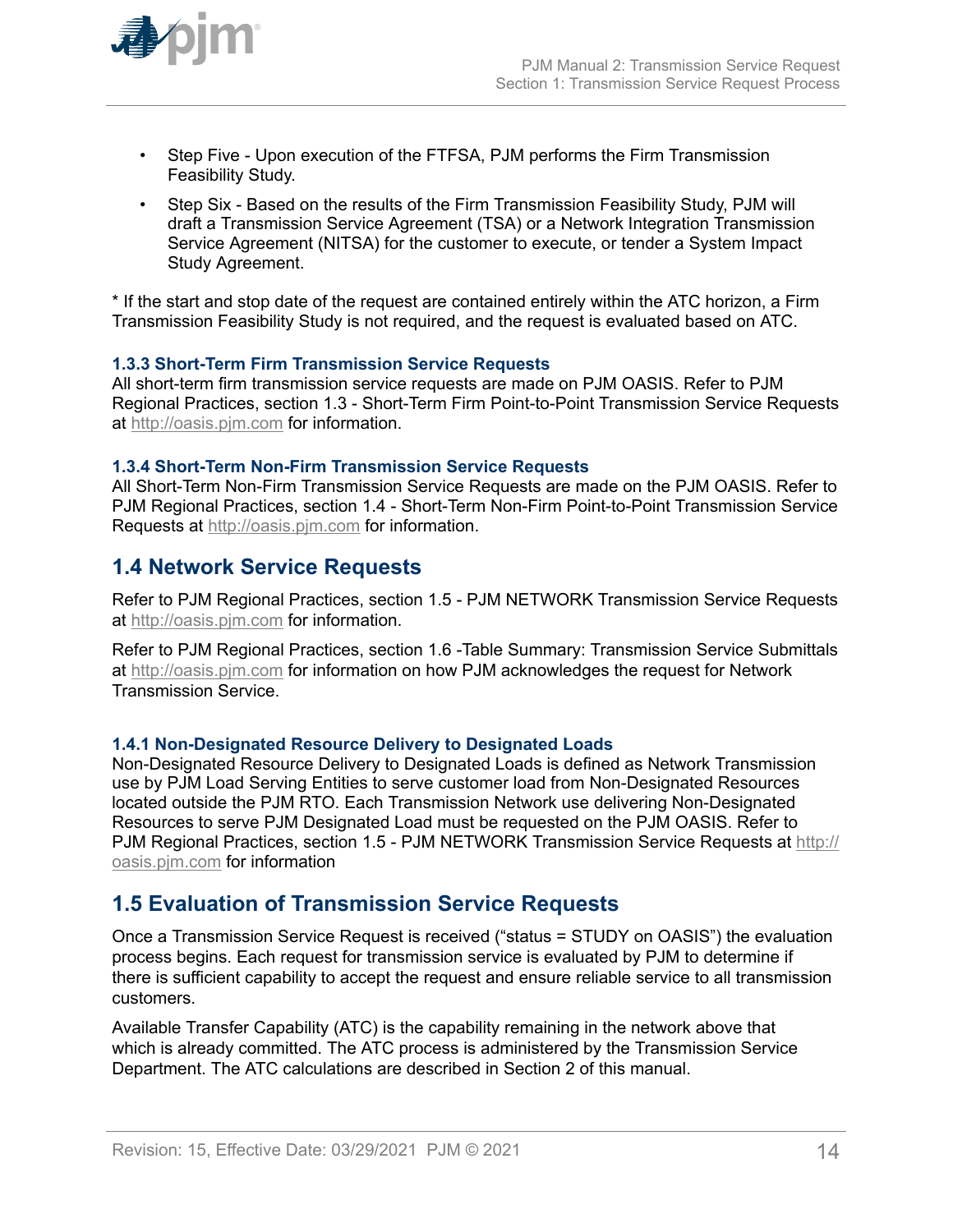<span id="page-14-0"></span>

All Transmission Service Requests are evaluated by PJM based on posted ATC and other reliability analysis. If there is available transmission capability and there are no known reliability problems, the transmission service request is accepted. Once PJM has accepted the request, the ATC posting is adjusted to reflect the new transmission service reservation. All requests for Long-Term Network or Point to Point Transmission Service which extend beyond the ATC calculation horizon are subject to the Firm Transmission Feasibility Study process detailed in Section 3 of this manual.

#### **1.5.1 PJM Methodology Contact and ATC Complaint Forum**

PJM transmission customers, providers, and those wishing to offer comments, submit questions or complaints regarding the methodology or resulting ATC values posted, can do so by contacting PJM Member Relations at 610-666-8980 or [custsvc@pjm.com.](mailto:custsvc@pjm.com) All communications received will be addressed and a formal response sent. If the response is deemed unsatisfactory, commenters can use the Dispute Resolution Process in Schedule 5 of the PJM Operating Agreement.

There is also a PJM ATC Methodology Contact document at: [ftp://ftp.pjm.com/oasis/ATC-](ftp://ftp.pjm.com/oasis/ATC-Methodology-Contact.pdf)[Methodology-Contact.pdf](ftp://ftp.pjm.com/oasis/ATC-Methodology-Contact.pdf)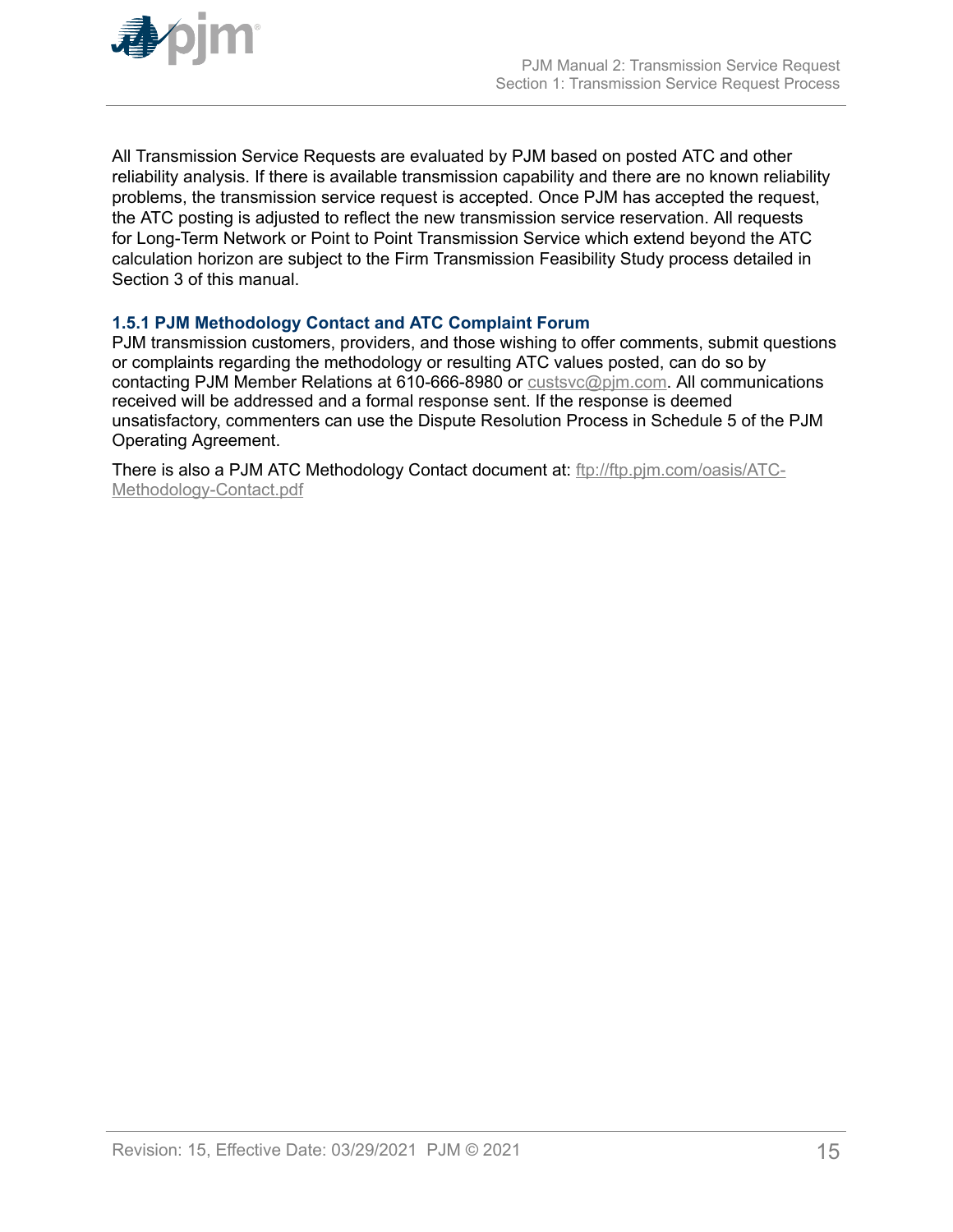<span id="page-15-0"></span>

### **Section 2: Available Transfer Capability Calculations**

In this section, you will find the following information:

- An overview section that highlights ATC principles and philosophies, summarizes the ATC calculation, application of margins and posting processes (*see "PJM ATC Overview*").
- A summary of the rules and principles that are the basis for PJM ATC calculations and the PJM philosophy used to develop the ATC base cases (see "Section 2.2)
- A list of the ATC information that PJM posts on OASIS and how ATC decrementing occurs. (see "*PJM OASIS*").
- A discussion of how PJM performs the basic ATC calculations (*see "ATC Processing*").
- A discussion of margins applied to determine ATC (see "*Transmission Margins*").

### **2.1 PJM ATC Overview**

#### (Reference NERC standard MOD-001-1a)

The following is a general overview of the key points of the ATC evaluation process. For additional details please refer to the sections that follow and the ATCID.

- PJM procedures for determining ATC comply with the principles outlined by NERC and conform to existing FERC requirements.
- PJM recognizes the importance of regional coordination and its impact on transfer capability. Tools are in place to maintain reliability of the bulk interconnected transmission system and to ensure the proper exchange of operating data.
- Total Transfer Capability (TTC) and ATC serve as indicators of the adequacy of the transmission system to reliably transfer energy over transmission facilities.
- PJM determines and posts TTC, Firm, and Non-Firm ATC for all valid posted paths:
	- o Hourly (hours '1' to '168')
	- o Daily (days '1' to '35')
	- o Weekly (week '1' to '5')
	- o Monthly (months '1' to '18')
- Two processes are used to calculate ATC:
	- o AFC Calculator /Model Builder (calculates Available Flowgate Capability)
	- o AFC-ATC Converter (translates AFC values to ATC values)
- Frequency of Calculation: (Reference NERC standard MOD-001-1a R8)
	- o The ATC values for all time frames are automatically recalculated hourly.
- Calculated Paths:
	- o Refer to the OASIS Regional Practice section 1.1 for details on calculated paths. A current list of paths is available on the PJM OASIS.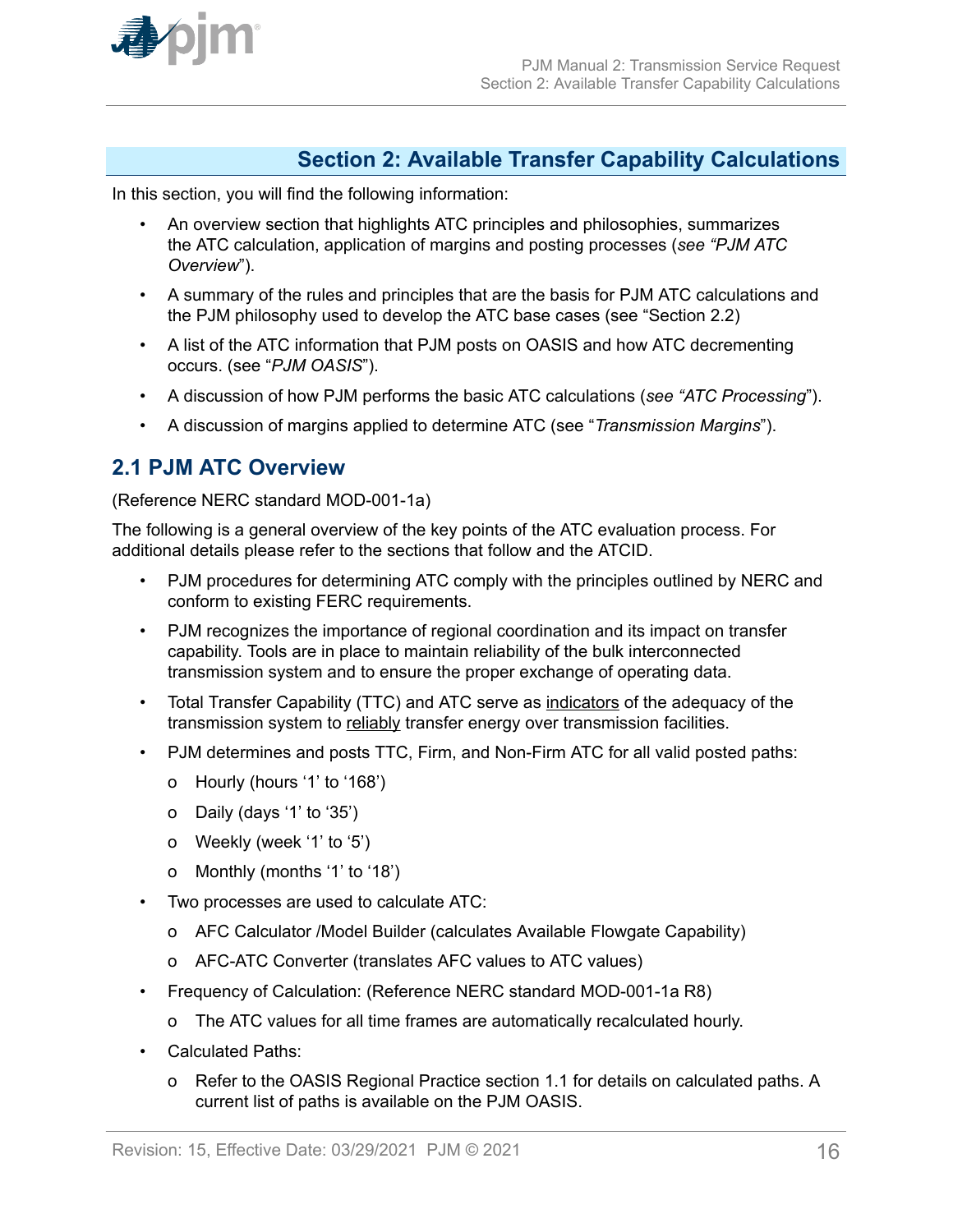<span id="page-16-0"></span>

- ATC is highly dependent on system conditions (generation/topology). The uncertainty of future forecasted system conditions results in a greater degree of uncertainty in future forecasted transfer capability, with an expected lower ATC value for longer-term postings.
- Margins are applied to protect against the over allocation of the transmission system.
- Margins are transmission service type dependent.
- OASIS postings are decremented upon transmission service acceptance.
- OASIS decrementing recognizes the simultaneous effects of transmission reservations on parallel paths.

### **2.2 PJM AFC/ATC Principles and Philosophy**

(Reference NERC standard MOD-001-1a and MOD-030-2)

PJM procedures for determining Available Transfer Capabilities (ATC) follow the North American Electric Reliability Corporation (NERC) MOD standards. They conform to the Federal Energy Regulatory Commission's (FERC) final rules pertaining to promotion of wholesale electric competition through open access non-discriminatory transmission service and development of an open access same-time information system (FERC Orders 888 and 889, respectively). Refer to the ATCID for more information.

PJM limits energy transfers between PJM RTO and other control areas so that they do not exceed the first contingency total transfer capability between the two areas.

#### **2.2.1 Financial Transmission Rights (FTRs)/Auction Revenue Rights (ARRs)**

For information on Financial Transmission Rights (FTRs)/Auction Revenue Rights (ARRs) refer to PJM Regional Practices, section 1.17 Financial Transmission Rights (FTRs)/Auction Revenue Rights (ARRs) at [http://oasis.pjm.com](http://oasis.pjm.com/).

(Also see PJM Manual 06, entitled *Financial Transmission Rights)*

### **2.3 ATC Processing**

- PJM Transmission Service Department is responsible for the calculation of ATC/AFC. The calculation of transfer capabilities are based on computer simulations of the operation and response of the interconnected transmission network for a specific set of forecasted operating conditions under four specific time frames:
	- o Hourly Hour 1 to Hour 168
	- o Daily 1 to 35 days in the future
	- o Weekly 1 to 5 weeks in the future
	- o Monthly 1 to 18 months in the future

#### **2.3.1 PJM AFC Process Overview**

The process for the PJM AFC/ATC calculation is illustrated in Exhibit 3. The following text describes the inputs, outputs and processes performed within each of the sub-processes contained in Exhibit 3.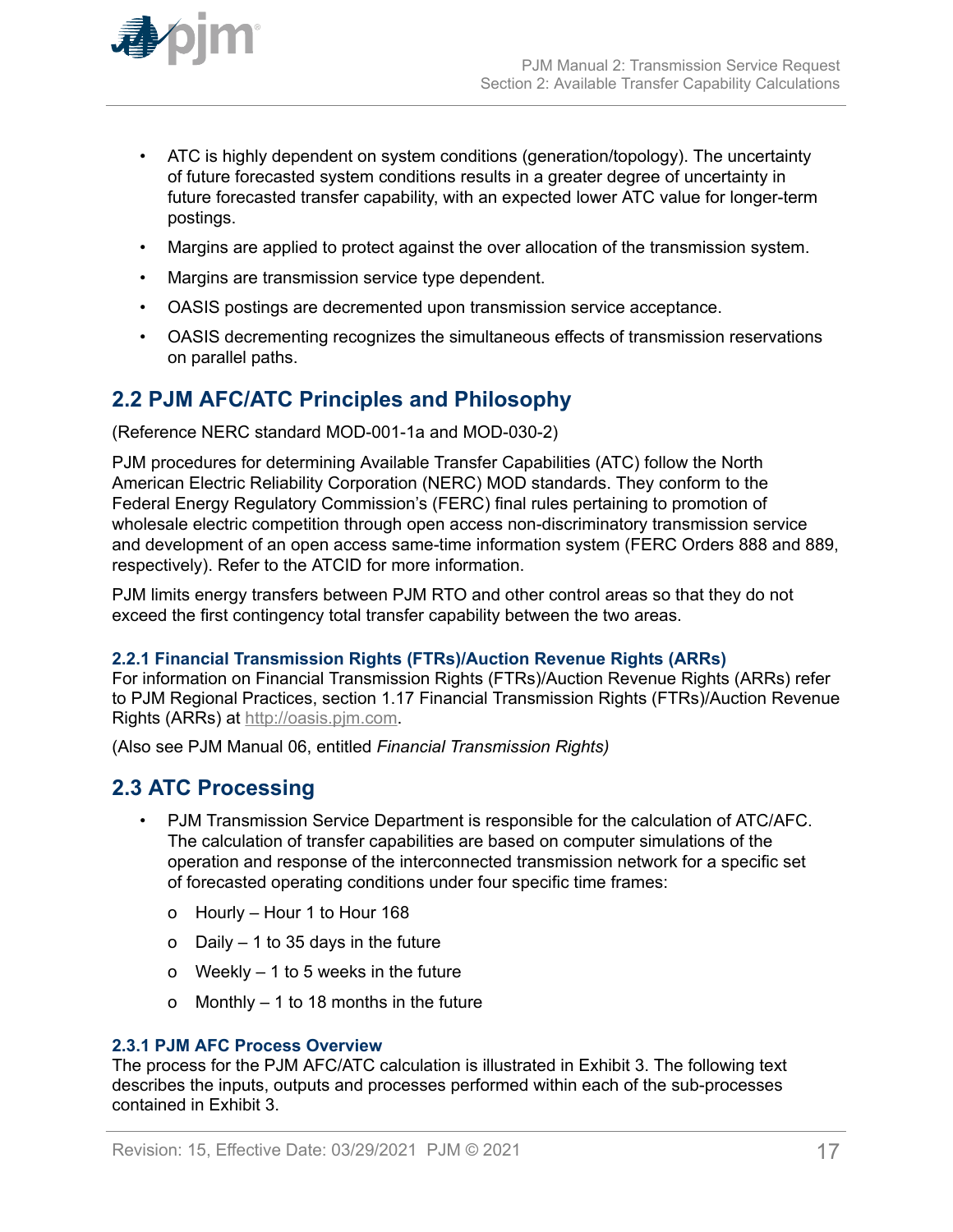

The PJM ATC Determination process is a multi-step integrated process consisting of several major components. For more information see the ATCID. An overview of the major facets of this process is described below:

- Seasonal base cases, NERC SDX files, generation dispatch files, generic load profiles, and forecasted load levels are inputs into the model builder portion of the AFC/ATC Calculation. The model builder portion of the AFC calculator develops monthly, weekly, daily, and/or hourly base cases, as specified.
- The AFC calculator applies the impacts of transmission reservations (or schedules as appropriate) and calculates the Available Flowgate Capability by determining the capacity remaining on individual flowgates for further transmission service activity. The formula used to determine AFC is contained in the AFC algorithm at : [ftp://ftp.pjm.com/](ftp://ftp.pjm.com/oasis/afc-atc-algorithms.pdf) [oasis/afc-atc-algorithms.pdf](ftp://ftp.pjm.com/oasis/afc-atc-algorithms.pdf)
- The PJM AFC calculation utilizes the AFC values for selected coordinating entity flowgates that are calculated by the Transmission Provider. AFC values for these flowgates calculated overwrite values that the PJM process determines for these flowgates. In the absence of coordinating entity calculated values, the PJM AFC calculation uses the PJM generated values to determine AFC values.
- PJM supplies the coordinating entities similar values for PJM Flowgates for inclusion in their AFC calculation process.
- Using transfer response or distribution factors for specific POR/POD pairs, the AFC ATC Converter translates the flowgate AFC values into ATC values for posting to the OASIS.
- Values provided to the OASIS from the PJM AFC-ATC Converter are continuously updated on the OASIS to reflect the reservations that were accepted between the calculation cycles.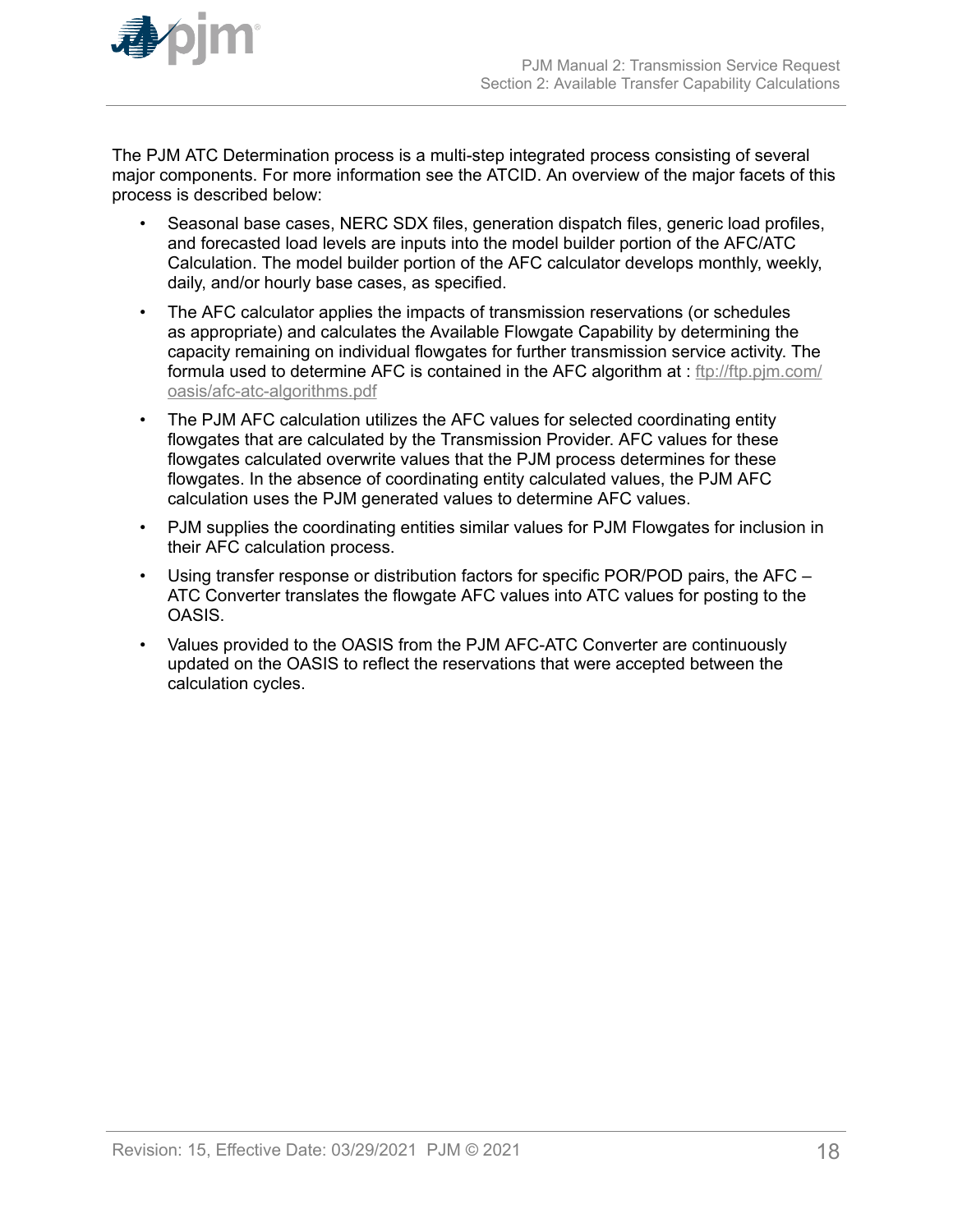<span id="page-18-0"></span>



*Exhibit 3: AFC/ATC Process Flow*

#### **2.3.2 Base Case Preparation**

PJM AFC/ATC calculations are based on a MMWG seasonal model which has been updated for known system upgrades. The model builder portion of the AFC calculator modifies the AFC base case model to reflect anticipated conditions such as load levels, outages, and base transfers for the AFC/ATC time horizon. Base case model is used to develop the following: for monthly (18 monthly models); weekly (5 weekly models); daily (35 days); and hourly (next 168 hours) time frames. Systems outside PJM are retained with seasonal case level of detail at a minimum.

#### **2.3.3 Analysis**

For information see the Available Transfer Capability Implementation Document (ATCID). The ATCID is included on the PJM OASIS page ([http://oasis.pjm.com\)](http://oasis.pjm.com/) under ATC Information.

### **2.4 PJM OASIS**

The current transmission paths can be viewed on the PJM OASIS.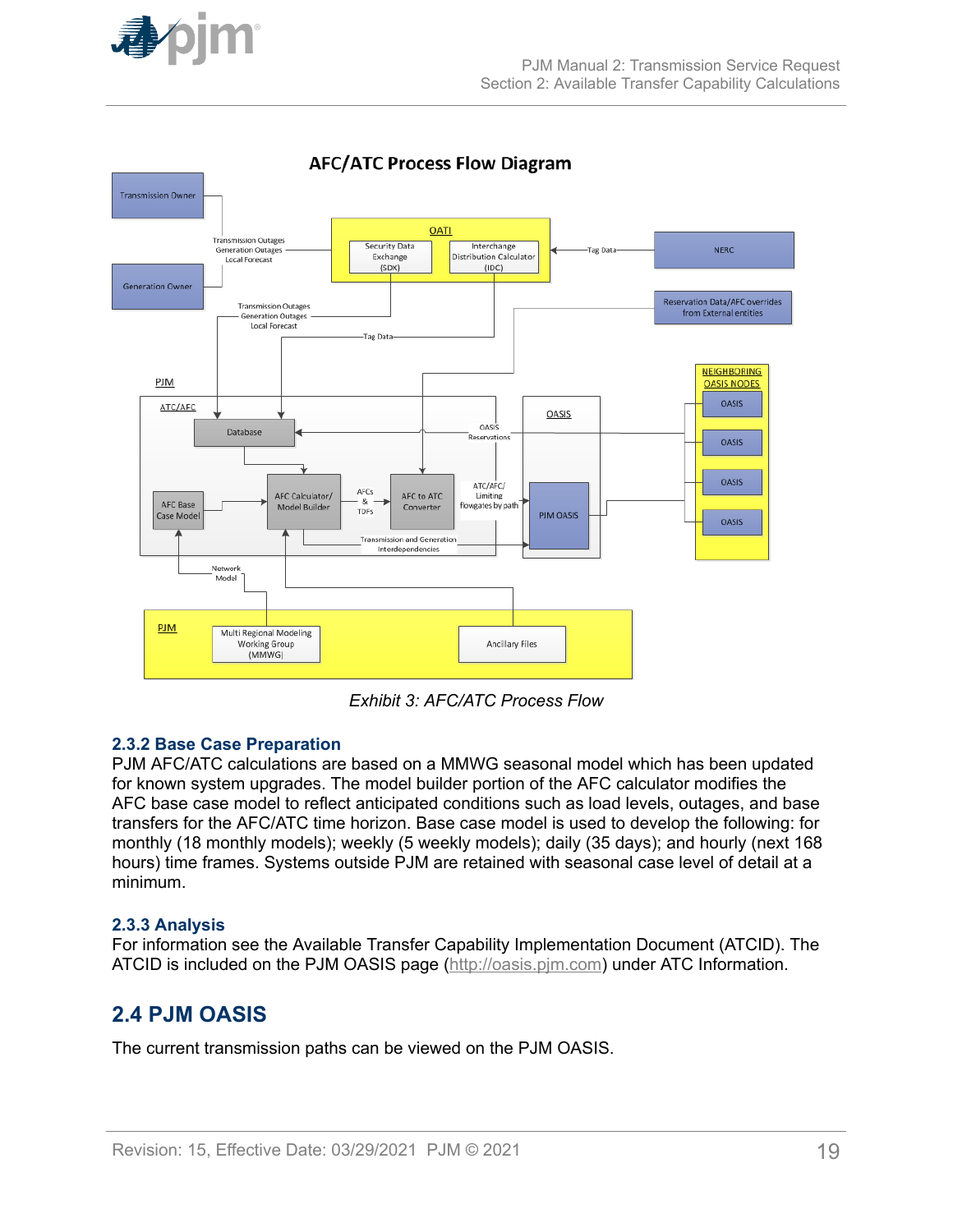<span id="page-19-0"></span>

#### **2.4.1 Posted Paths**

PJM posts ATC and TTC information on the PJM OASIS. Refer to the PJM Regional Practices, section 1.1 for further information

#### **2.4.2 OASIS Service Types – OASIS Decrementing**

The following types of service are offered on the PJM OASIS: Firm, Non-Firm, Non-Firm On-Peak, Non-Firm Off-Peak, Network, Network On-Peak, and Network Off-Peak.

Decrementing occurs between related capacity types and transmission paths. The following serve as a summary of decrementing when transmission service requests are accepted:

- Firm service decrements itself, Network, and all Non-Firm service types.
- Non-Firm decrements itself.
- Network service decrements all Network, Firm, and all appropriate Point-to-Point Non-Firm service types.
- Network (non-designated, which includes Spot Imports) On-Peak decrements itself, Non-Firm, and Non-Firm On-Peak.
- Network (non-designated, which includes Spot Imports) Off-Peak decrements itself and Non-Firm Off-Peak.

#### **2.4.3 Calculation Frequency for all Paths on OASIS**

AFC and ATC values are recalculated hourly by the AFC-ATC Converter for:

- The next 168 hours
- The next 35 days
- The next 5 weeks
- The next 18 months

For information see the Available Transfer Capability Implementation Document (ATCID). The ATCID is included on the PJM OASIS page ([http://oasis.pjm.com\)](http://oasis.pjm.com/) under ATC Information. The most recent TTC/ATC values determined by the AFC-ATC Converter for each path are posted on the PJM OASIS.

#### **2.5 Transmission Margins**

(Reference NERC standard MOD-004-1 and MOD-008-1)

For more information on the Transmission Margins see the Implementation Documents included on the PJM OASIS page ([http://oasis.pjm.com](http://oasis.pjm.com/)) under ATC Information.

#### **2.5.1 Capacity Benefit Margin**

For information on CBM see the Capacity Benefit Margin Implementation Document (CBMID) and Available Transfer Capability Implementation Document (ATCID). The CBMID and ATCID are included on the PJM OASIS page ([http://oasis.pjm.com](http://oasis.pjm.com/)) under ATC Information.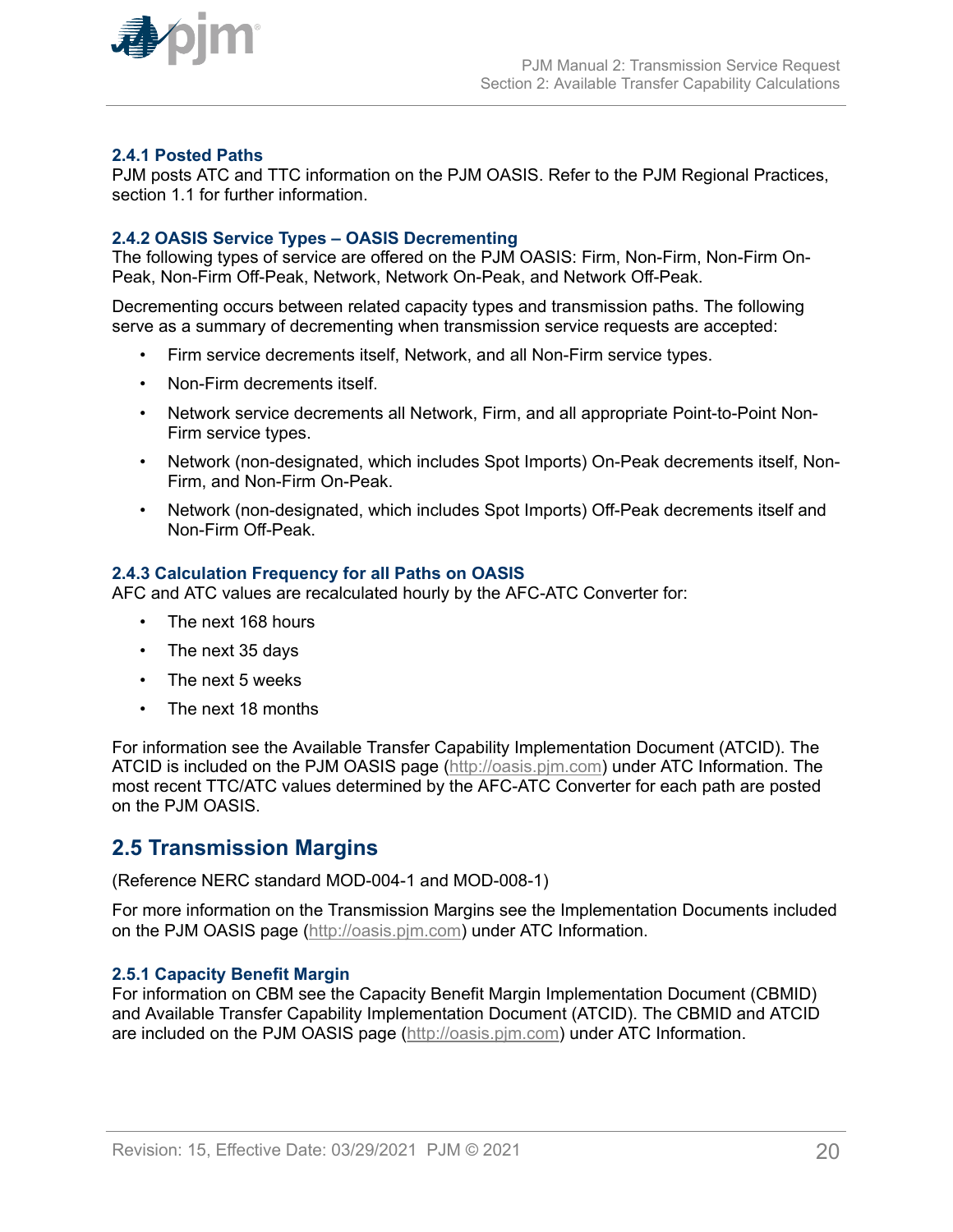<span id="page-20-0"></span>

#### **2.5.2 Use of CBM**

For information on CBM see the Capacity Benefit Margin (CBMID) and Available Transfer Capability Implementation Document (ATCID). The CBMID and ATCID are included on the PJM OASIS page ([http://oasis.pjm.com\)](http://oasis.pjm.com/) under ATC Information.

#### **2.5.3 Documentation of Use of CBM**

The uses of CBM shall be reported (to the Regional Reliability Organization, NERC and the transmission users) by PJM on its system by posted notice on the PJM OASIS, except for CBM sales as Non-Firm Transmission Service. (This use of CBM shall be consistent with the PJM's procedure for use of CBM described in the CBMID.)

Should PJM (Transmission Service Provider) request to import energy over firm Transfer Capability set aside as CBM, PJM shall provide evidence compliant with NERC MOD-004-1 such as operating logs, tag data, supporting data that

- At the time of the request to import energy using firm transfer capability that was set aside as CBM, the PJM system was in a NERC Energy Emergency Alert (EEA) 2 or higher.
- Real-time timing and ramping requirements were waived when approving an arranged interchange using CBM.
- It approved an arranged interchange meeting the reliability criteria.

#### **2.5.4 Transmission Reliability Margin**

The inherent uncertainties in the projected system conditions used to calculate Total Transfer Capability and Available Transfer Capability can result in unreliable transmission system operations. In order to ensure the secure operation of the interconnected transmission network under a broad range of potential system conditions, a portion of Transmission Transfer Capability will be set aside. This capability, known as the Transmission Reliability Margin (TRM), will provide the needed operating flexibility to ensure reliable system operations and minimize the need to curtail transmission service for system reliability control. Additional information on TRM is available in the Transmission Reliability Margin (TRMID) and Available Transfer Capability Implementation Document (ATCID). The TRMID and ATCID are included on the PJM OASIS page ([http://oasis.pjm.com\)](http://oasis.pjm.com/) under ATC Information.

#### **2.5.5 Incorporating Margins**

Calculating the Total Transfer Capability (TTC) for a given path is described below.

CBM, TRM and TTC are determined as follows:

$$
CBM_{AB} = FG_{CBM}/DF_{AB} \text{ or } Cap \text{ Path } CBM_{AB} \text{ value}
$$

$$
TRM_{AB} = FG_{TRM}/DF_{AB}
$$

 $TTC_{AB} = ATC_{AB} + Resv_{OnlvA to B}$  (not net of reservations, includes all reservations used to calculate

the path 
$$
ATC
$$
) +  $CBM_{AB}$  +  $TRM_{AB}$  or Cap Path  $TTC_{AB}$ 

TTC will be based on the Non-Firm calculation and then be used for the Firm and Non-Firm TTC posting.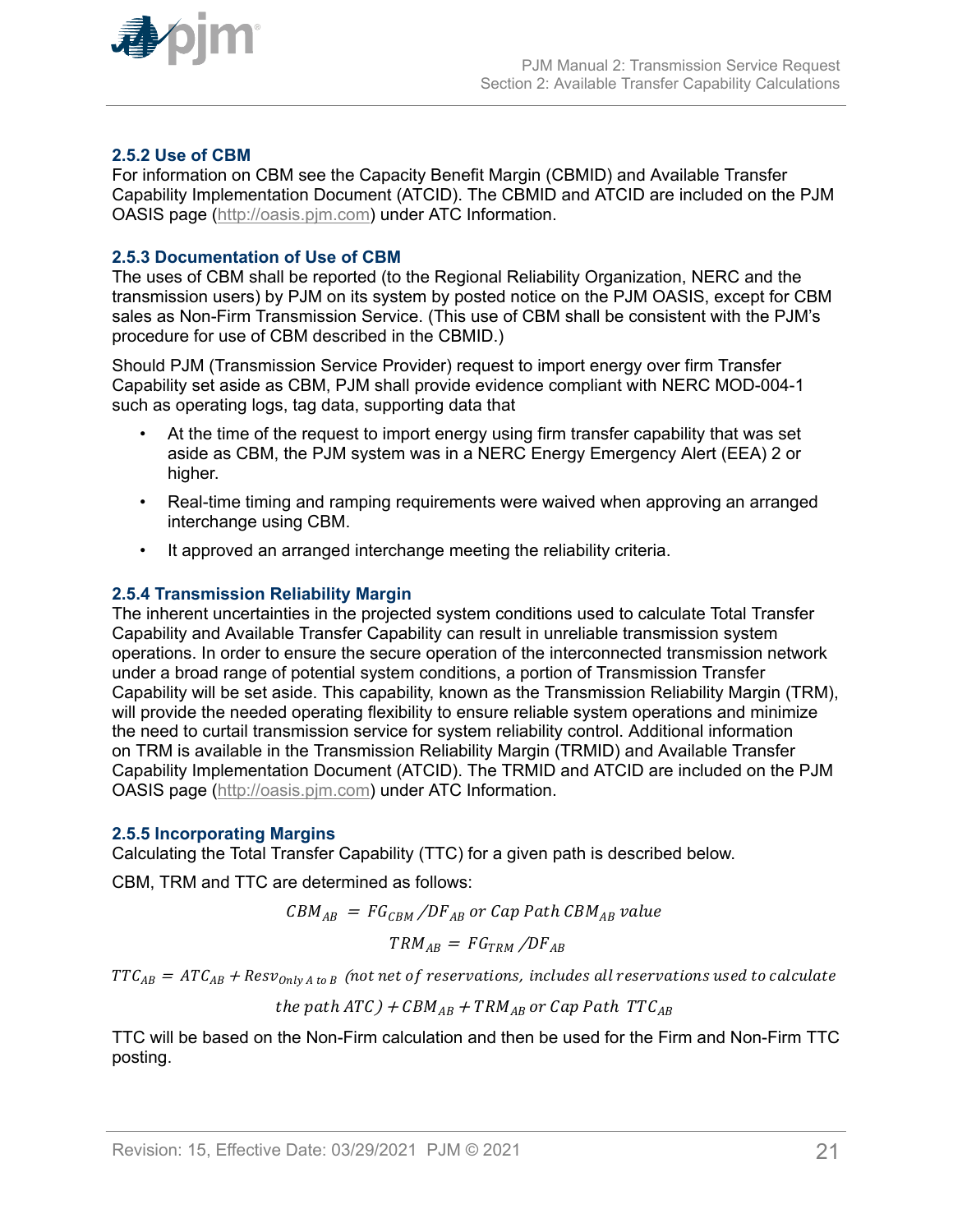<span id="page-21-0"></span>

#### **2.5.6 Regional Coordination**

(Reference NERC standard MOD-004-1)

PJM recognizes the importance of Regional Coordination and its impact on transfer capability. Tools described in PJM Manual 37 *Reliability Coordination,* are in place to assure the reliability of the bulk interconnected power transmission system and the proper exchange of operating data. All actual and planned transmission and generation outages are described through the SDX, and PJM OASIS at <http://oasis.pjm.com/doc/linesout.txt>. PJM OASIS also provides all transmission service request information and PJM path postings. The Interregional Transmission System Reliability Assessment studies provide a longer-range forum for system capability, limiting facilities and contingencies.

The detailed regional coordination and exchange of operations data allows each neighboring system to accurately calculate their ATC, reflecting the impact of external conditions on their ATC analysis.

Since PJM cannot perform ATC analyses on systems external to PJM, the transmission customers must review each transmission providers OASIS to determine what can feasibly be transferred from generation to load across the transmission system. The transmission customer must contract with all applicable control areas along the desired contract path to determine the availability of ATC and to request transmission service that involves control areas in addition to PJM.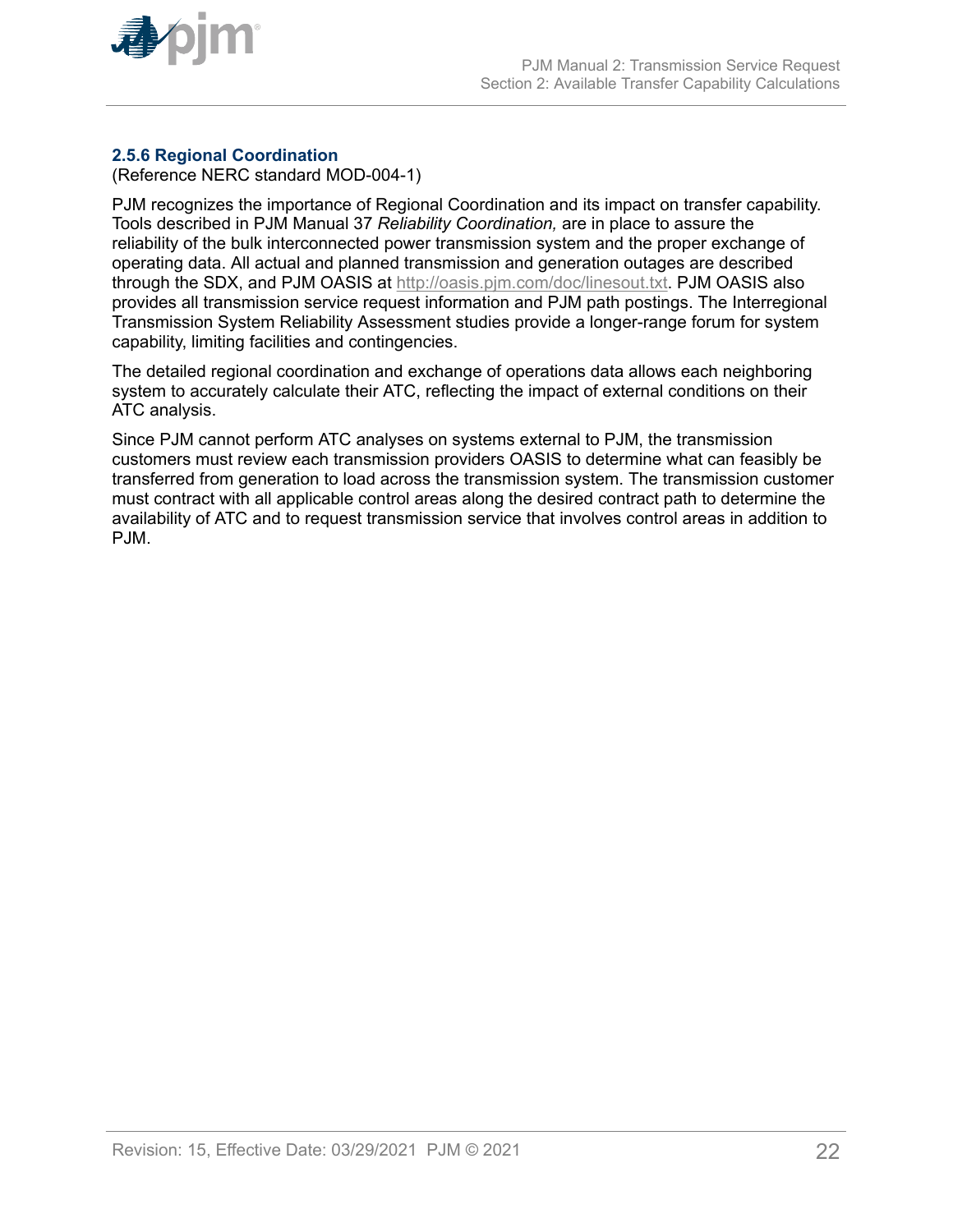<span id="page-22-0"></span>

### **Section 3: Firm Transmission Feasibility Study For Long Term Firm Transmission Service Request Evaluation Process**

PJM studies Long Term Firm Transmission Service Requests for unlimited rollover rights beyond the requested end date if the Transmission Service Request is 5 years or longer unless otherwise instructed by the customer.



*Exhibit 4: Long Term Firm Transmission Service Request Process*

The PJM Firm Transmission Feasibility Study process is composed of four major parts:

- ATC Screening
- Available Share of Total Flowgate Capability Screening
- Load Deliverability
- Generator Deliverability

These parts determine a centralized calculation for the entire PJM footprint. These studies encompass the multitude of assumptions and projections of expected internal and external conditions, such as system topology, generation dispatch, projected customer demands, as well as existing and future transactions. Transfer capability can vary significantly with changing system conditions. Modeled conditions are much more susceptible to change as the operating and planning horizons increase. For this reason, and to guard against unreliable system operations resulting from over-allocating the transmission system, additional studies are identified and performed pursuant to Part VI of the OATT. Failure of any portion of the process results in either a denial of the request, or the need for further analysis. The process progresses according to an increasing level of both granularity and the breadth of system conditions in order to model future capability issues using both a deterministic and probabilistic approach.

## **3.1 ATC Screening**

The ATC screening (if within ATC calculation horizon) indicates if sufficient transmission capability exists for the requested service. The following are used in the ATC screening: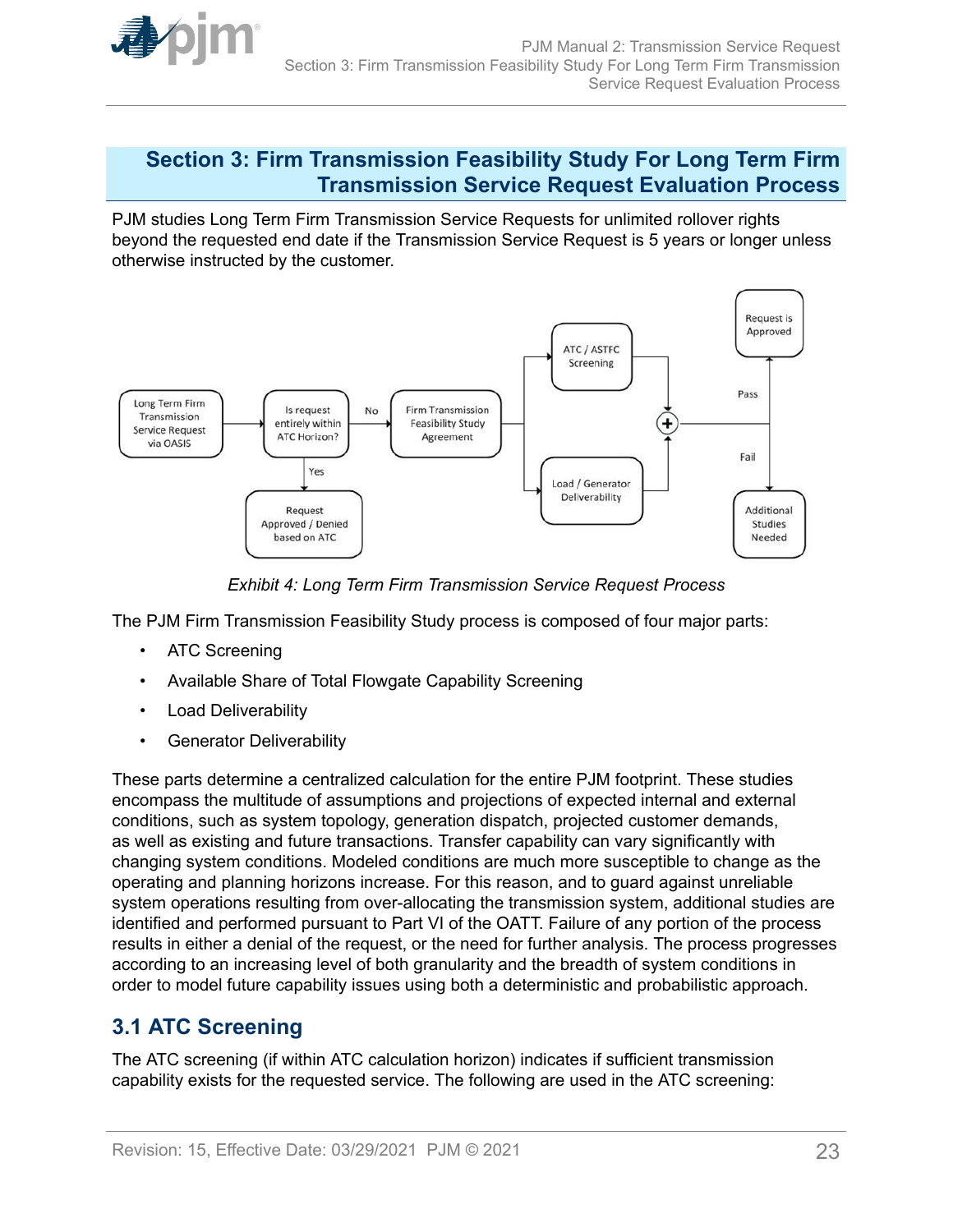<span id="page-23-0"></span>

- Power flow models
- A fixed set of flowgates
- Existing reservations and previous queues under STUDY status
- NERC SDX data
- CBM and TRM on a flowgate basis

The ATC screening begins by building a power flow model for each month of the term of service, modeling all system conditions as per the SDX data, reservations and other inputs.

The AFC calculator uses the power flow model as a starting point, calculates the distribution factors for each flowgate with respect to the transmission paths then decrements the flowgate capacity according to base case flow in the model. The AFC calculator then determines the new AFC values by taking into account CBM, TRM and reservation impact on each flowgate. The calculated AFC values are then converted to ATC values and compared against the requested amount.

### **3.2 Available Share of Total Flowgate Capability (ASTFC) Screening**

The ASTFC screening, if within the calculation horizon, will identify potential flowgate allocation violations to comply with the Congestion Management Process (ATTACHMENT 2) of the [MISO/PJM Joint Operating Agreement](http://www.pjm.com/directory/merged-tariffs/miso-joa.pdf) and the [Joint Reliability Coordination Agreement](http://www.pjm.com/-/media/documents/agreements/joint-reliability-coordination-agreement-miso-pjm-tva.ashx?la=en) between PJM-Tennessee Valley Authority.

### **3.3 Load Deliverability**

The Load Deliverability analysis process is described in PJM Manuals 14A and 14B, *PJM Region Transmission Planning Process Attachment C: PJM Deliverability Testing Methods* available on the PJM website included with the PJM Manuals [http://www.pjm.com/library/](http://www.pjm.com/library/manuals.aspx) [manuals.aspx.](http://www.pjm.com/library/manuals.aspx)

PJM determines the Control Area Capacity requirement to achieve reliability objectives assuming sufficient network transfer capability will exist. The energy from generating facilities or the energy delivered using Long Term Firm Point-to-Point Transmission Service that is ultimately committed to meet resource requirements must be deliverable to wherever it is needed in an emergency. Therefore, there must be sufficient transmission network transfer capability within the control area. PJM will determine the sufficiency of network transfer capability through a series of deliverability tests.

Long-Term Firm Point-to-Point Transmission Service must be deliverable to serve load in all sub-regions of PJM, including during system emergencies and capacity deficiencies as if it were a generator within the PJM system.

### **3.4 Generator Deliverability**

The Generator Deliverability screening determines the impact of the requested transfer on the transmission system facilities using tests corresponding with the testing employed for evaluating generation interconnection requests. The screening will identify if the requested transfer prohibits any generator(s) from being deliverable in the PJM system.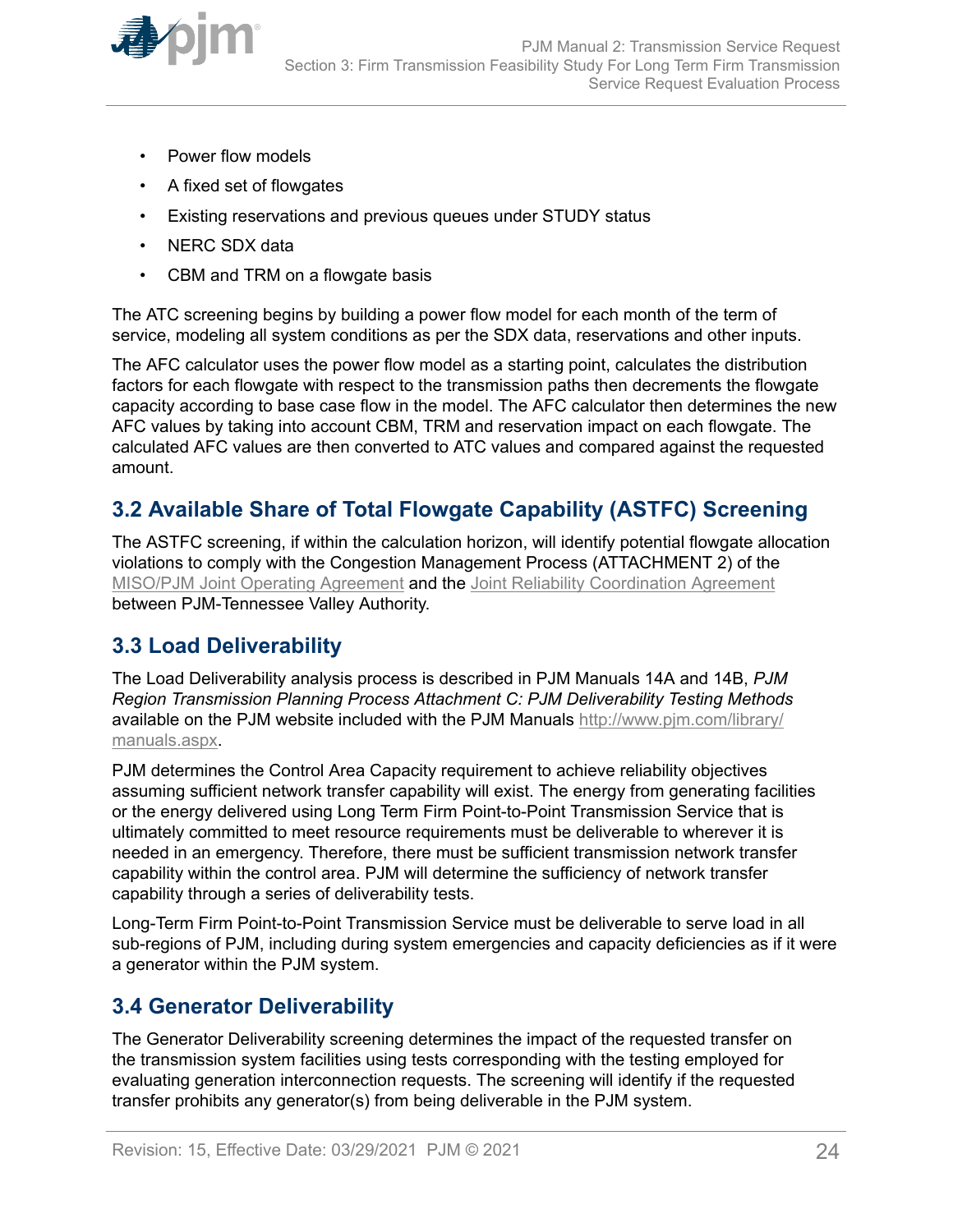<span id="page-24-0"></span>

The Generator Deliverability analysis process is described in the PJM Manual 14B, *PJM Region Transmission Planning Process, Attachment C: PJM Deliverability Testing Methods* available on the PJM website included with the PJM Manuals [http://www.pjm.com/library/manuals.aspx.](http://www.pjm.com/library/manuals.aspx)

## **3.5 Firm Transmission Feasibility Study Screening Summary**

Analysis indicating that service cannot be granted associated with any of the Firm Transmission Feasibility Study (FTFS) screenings, will result in a need to complete a System Impact Study (SIS) before service can be accommodated. Due to the proximity to real-time, posted monthly firm ATC values at the time of the FTFS will dictate the ability to accommodate transmission service for the next 18 months. Deliverability studies under the System Impact Study will be used to determine the ability to accommodate service beyond the ATC screening associated with the FTFS.

The PJM SIS process can be found at: [http://www.pjm.com/~/media/documents/manuals/](http://www.pjm.com/~/media/documents/manuals/m14a.ashx) [m14a.ashx](http://www.pjm.com/~/media/documents/manuals/m14a.ashx)

<http://www.pjm.com/~/media/documents/manuals/m14b.ashx>

### **3.6 Next Steps**

As noted in section 1.3.2, based on the results of the Firm Transmission Feasibility Study, PJM will either draft a Transmission Service Agreement (TSA) or a Network Integration Transmission Service Agreement (NITSA) for the customer to execute, or, if service cannot be granted, tender a System Impact Study Agreement. System Impact Studies and Facility Studies are described in the PJM Tariff, Section VI.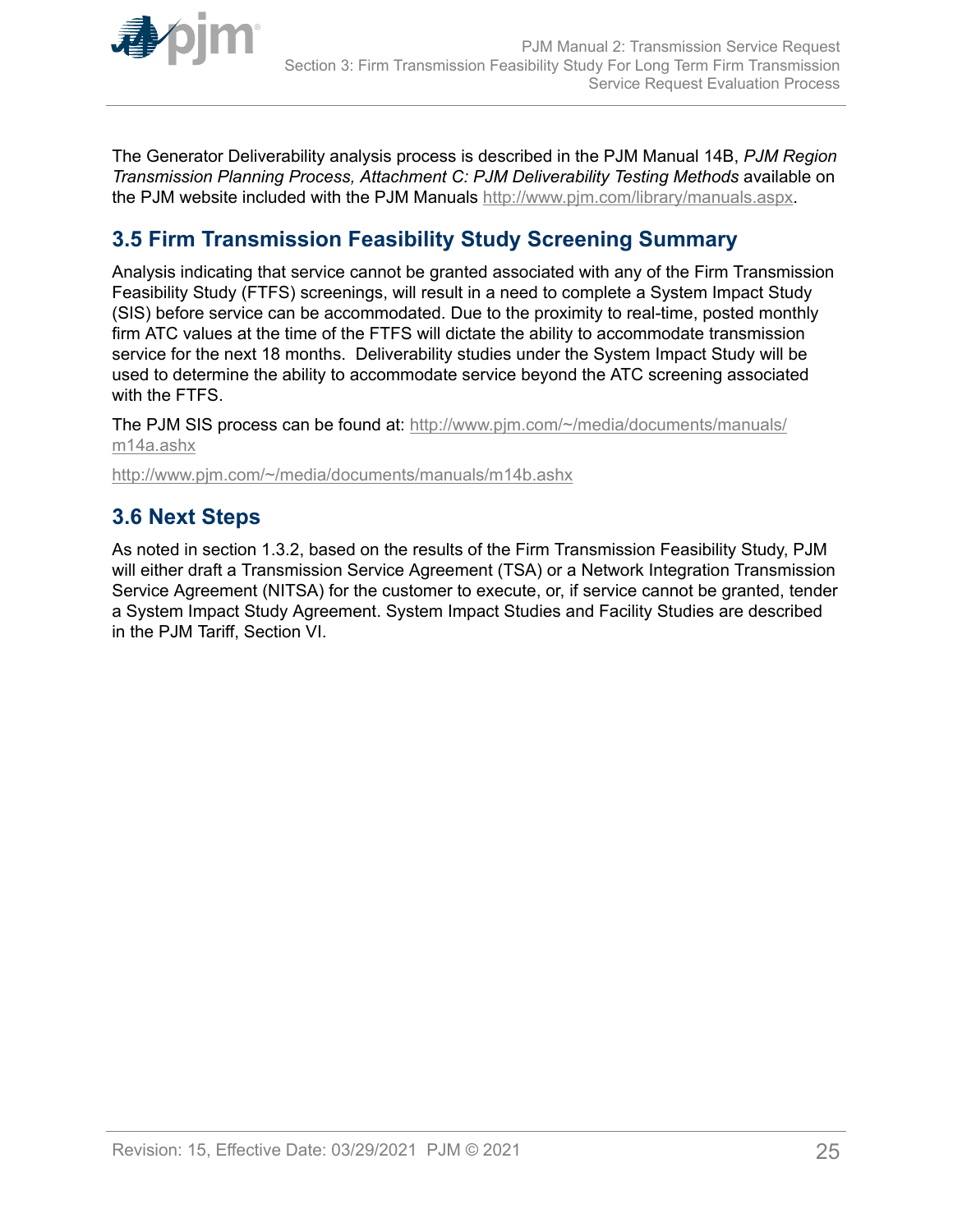<span id="page-25-0"></span>

### **Revision History**

#### **Administrative Change (06/05/2019):**

- Updated 'About this Manual' section to reflect PJM Member Relations as the point of contact involved in the transmission service process
- Updated PJM Member Relations contact information within Section 1.1
- Updated PJM Member Relations contact information within Section 1.2
- Updated PJM Member Relations contact information within Section 1.5.1

#### **Revision 14 (04/01/2018):**

- Cover to Cover Periodic Review
- Various administrative changes to fix hyperlinks, clarify wording and update point of contact references
- Updates to Section 1.3.2 and throughout Section 3 to reflect replacement of Initial Study with Firm Transmission Feasibility Study within the Long Term Firm Transmission Service evaluation process

#### **Revision 13 (03/01/2015):**

- All sections: Updated hyperlinks for accuracy.
- Section 2 Updated Available Transfer Capability Calculations section to reflect current AFC/ATC calculation process.
- Section 3: Updated Long Term Firm Evaluation Process.

#### **Revision 12 (12/03/2012):**

- Section 1.3.1: Updated to include counter offer for transmission service
- Section 1.3.2: Updated to reflect current long-term transmission service process
- Section 2.5.3 Updated to reflect current NERC MOD standards (Since, NERC MOD-006 and NERC MOD-007 have been retired)
- Section 3: Updated Long Term Firm Evaluation Process.

#### **Revision 11 (approved November 18, 2010, effective April 1, 2011):**

- Section 1: Updated for changes required by NERC MOD standard changes. Remove duplication of OASIS information already contained in the Regional Practices. Added PJM ATC Methodology Contact.
- Section 2: Updated for changes required by NERC MOD standard changes.
- Section 3: Updated for changes in Long term Firm Evaluation Process and Deliverability process is described in detail in Manual 14B.
- Updated various hyperlinks to PJM and OASIS website due to changes in domain.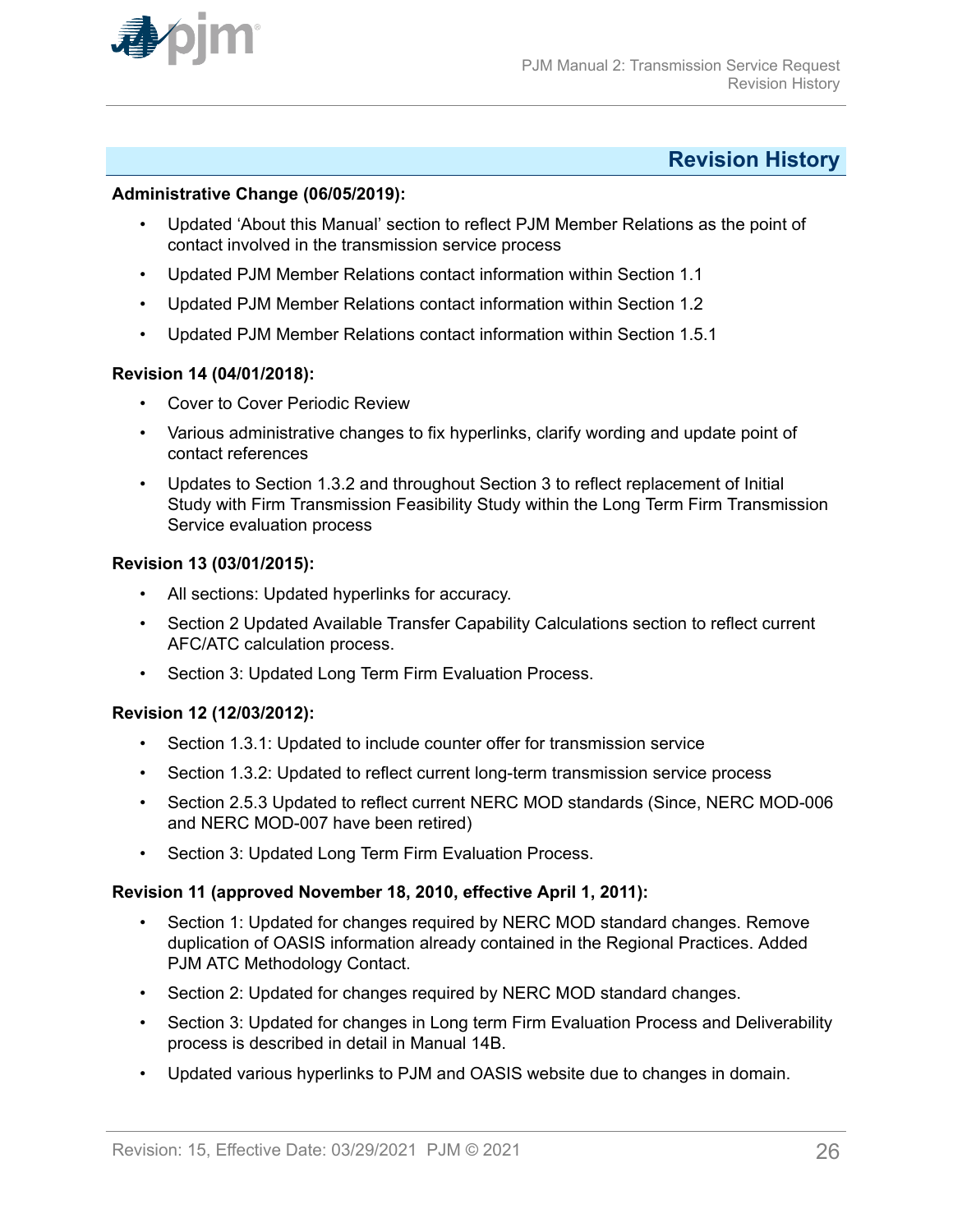

#### **Revision 10 (May 15, 2007):**

- Section 1: Updated timing requirements as per OATT 3/1/2007.
- Updated various hyperlinks to OASIS website due to change in domain
- Updated timing requirements as per new Tariff.
- Updated links to new OASIS website.
- Introduction trimmed to eliminate redundant information.
- List of PJM Manuals exhibit removed, with directions given to PJM Web site where all the manuals can be found.
- Revision History permanently moved to the end of the manual.
- Listed references to NERC MOD requirements. RFC and SERC regulatory standards reflect the NERC requirements of MOD-000 through MOD-008, therefore references to requirements in this manual will show the NERC standard

#### **Revision 09 (05/12/06):**

- Section 1: Transmission Service Request Process
	- o Updated "PJM Network Import Transmission Service Requests" to include Spot Import service.
- Section 2: Available Transfer Capability Calculations
	- o Updated "OASIS Service Types- OASIS Decrementing" to include Spot Import service.
- Updated Exhibit 1: List of PJM Manuals.
- Revisions were made to the following pages: 5, 16 and 24.

#### **Revision 08 (04/14/05):**

- Updated Exhibit 1 to include new PJM Manuals.
- Section 1: Transmission Service Request Process
	- o Revised the Application Information
	- o Changed references of System Planning to Transmission Department
- Section 2: Available Transfer Capability Calculations
	- o Combined the AFC/ATC Principles and AFC/ATC Philosophy Sections
	- o Replaced Model Preparation Section with ATC Calculation Section
- Section 3: Long Term Firm Transmission Service Request Evaluation Process
	- o Renamed Section 3 (from System Impact Study)
	- o All of Section 3 was extensively rewritten

#### **Revision 07 (12/01/03):**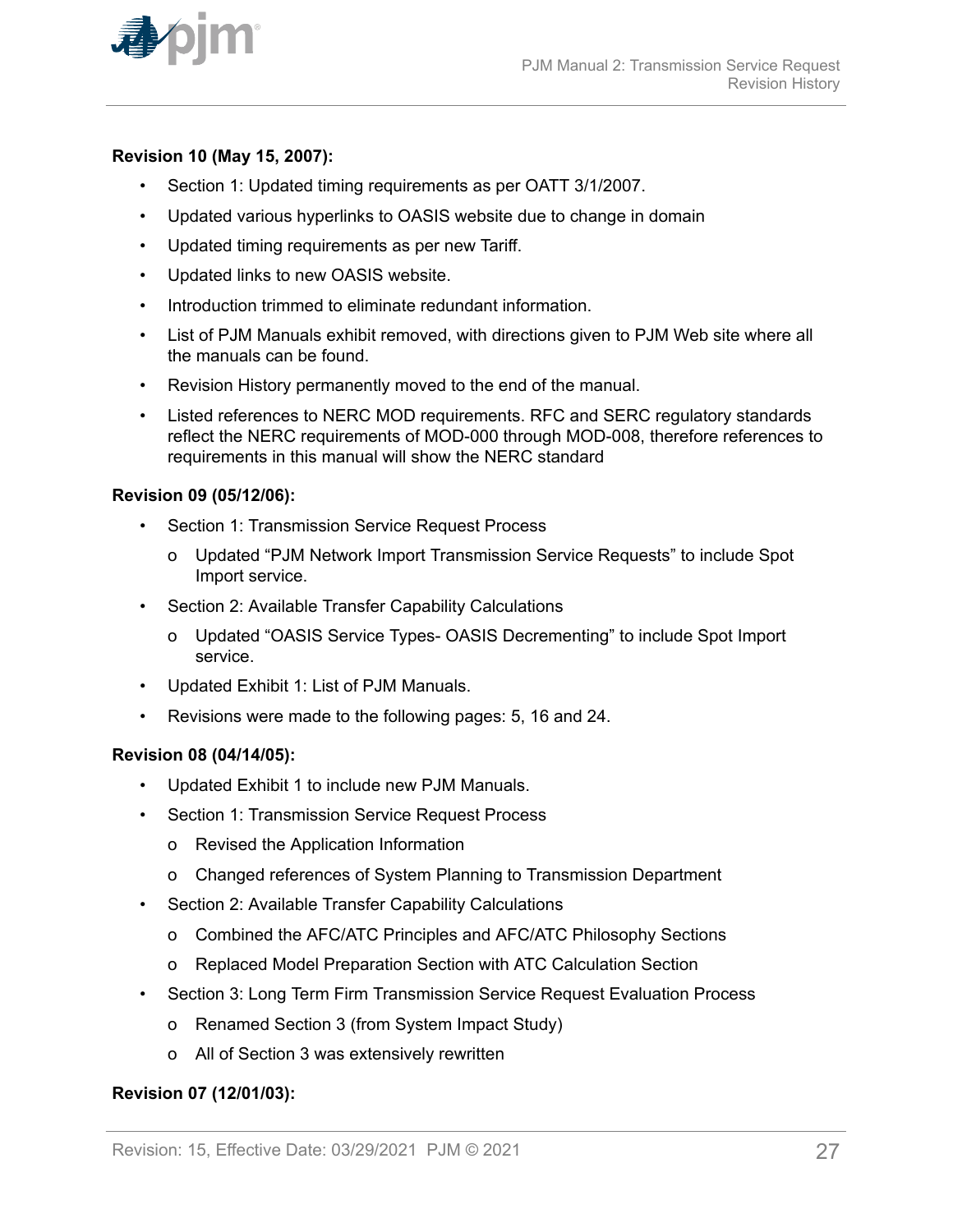

- Section 1: Transmission Service Request Process
	- o Changed "Member Services Department" to "Member Relations Department"
	- o Revised the Applying for Authorization steps
	- o Revised the Written Requests for Long-Term Firm Point-to-Point Service steps
	- o Revised the Short-Term Firm Transmission Service Requests description
- Section 2: Available Transfer Capability Calculations
	- o Revised ATC Processing to reflect new calculation algorithms.
	- o Revised Transmission Margin to reflect changes to Capacity Benefit Margin and Transmission Reserve Margin
- Section 3: System Impact Study
	- o Added detail for Monthly and Yearly requests

#### **Revision 06 (03/03/01):**

- Section 02: Available Transfer Capability Calculations
	- o Additional detail and clarification to Regional Coordination section of PJM ATC Philosophy.
	- o Clarification that PJM does not net transactions of opposite direction on a path in the ATC Processing section.
	- o Addition of detail in the Mid-Term ATC and Long-Term ATC sections. Interruptible loads are considered in service for ATC calculations, and that only Long-term Capacity Backed transactions are modeled explicitly in the base cases.
	- o Expanded detail for CBM development in the Capacity Benefit Margin section.
- Identified that TRM values are reviewed annually in the Transmission Reliability Margin section.
	- o Added a section identified as PJM Methodology and ATC Complaint Forum.
- Removed Attachment A: Definitions & Abbreviations. Attachment A is being developed into PJM Manual for *Definitions & Abbreviations (M-35)*.

#### **Revision 05 (06/02/99):**

- Section 01: Transmission Service Request Process
	- o Added section to discuss Transmission Loading Relief (TLR) and day-Secondary products.
	- o Revised "Earliest Request," "Latest Request," "Provider Response" and "Customer Confirmation" times for Short-Term Firm and Non-Firm Transmission Service Requests. Updated short-term service section to reflect recent policy changes.

#### **Revision 04 (10/09/98):**

• Section 02: Available Transfer Capability Calculations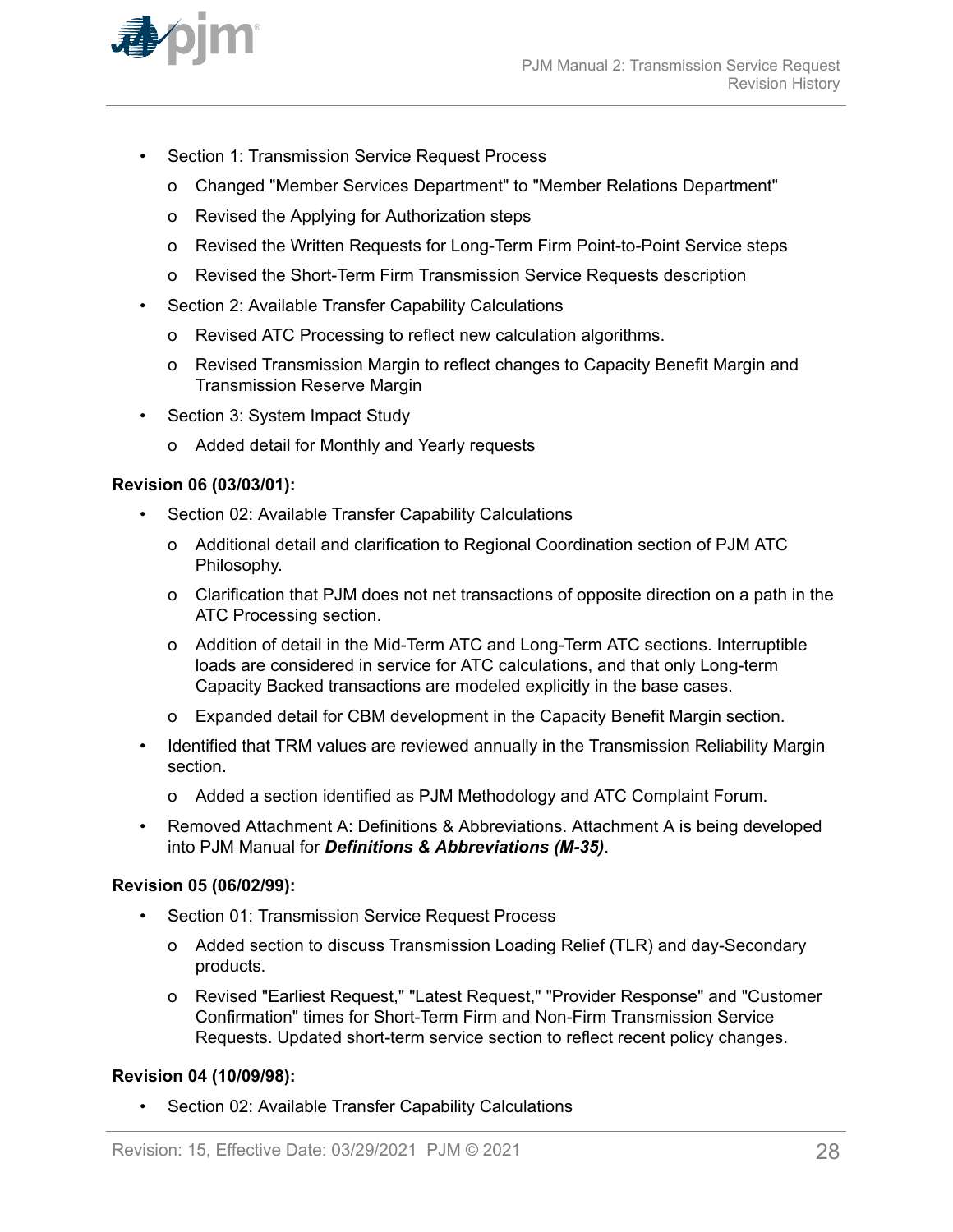

- o Revised Calculated Paths in "PJM ATC Overview" to reflect wide area "PJM to West" calculation.
- o Revised list of Into PJM paths for which ATC and TTC information is posted on OASIS in "Posted Paths" under "OASIS."
- o Revised Network Import names under "Posted Paths" under "OASIS."
- o Added additional text to "Regional Coordination" under "PJM ATC Philosophy."
- o Revised discussion of "PJM Western Interface" calculations under "PJM ATC Philosophy" to further define PJM Western Interface calculations.

#### **Revision 03 (06/17/98):**

- Section 01: Transmission Service Request Process
	- o Revised "Earliest Request," "Latest Request," "Provider Response" and "Customer Conformation" times for Short-Term Firm and Non-Firm Transmission Service Requests.

#### **Revision 02 (02/05/98):**

- Section 2: Available Transfer Capability Calculations
	- o Section 2 was extensively rewritten. Changes were too extensive to enumerate in this Revision History. The previous Section 2 is available upon request from PJM Customer Relations & Training Department.

#### **Revision 01 (06/30/97):**

- Section 1: Transmission Service Request Process
	- o Removed "willingness to pay congestion rent" under "Short-Term non-Firm Transmission Service Requests."
	- o Revised Exhibit 1.2 changing reference to "Approved" to "Accepted" and "Denied" to "Refused."
- Section 2: Available Transfer Capability Calculations
	- o Added "... each posted path have been determined. As a final check of system reliability, an operations reliability review is conducted to assess the impact of the calculated Long Term Firm ATC values on PJM RTO security. Exhibit 2.1 illustrates ..." under "ATC Processing."
	- o Revised Exhibit 2.1 to include process block "Assess Impact of Long Term ATC values on PJM Control Area Security."
	- o Added section (h) "Long Term Firm ATC values are reviewed and subjected to an operations reliability review. This review assesses the impact of the calculated Long Term Firm ATC values on PJM Control Area security." under "Long-Term ATC."

#### **Revision 00 (04/30/97):**

• Changed references to PJM Interconnection Association to PJM Interconnection, L.L.C.